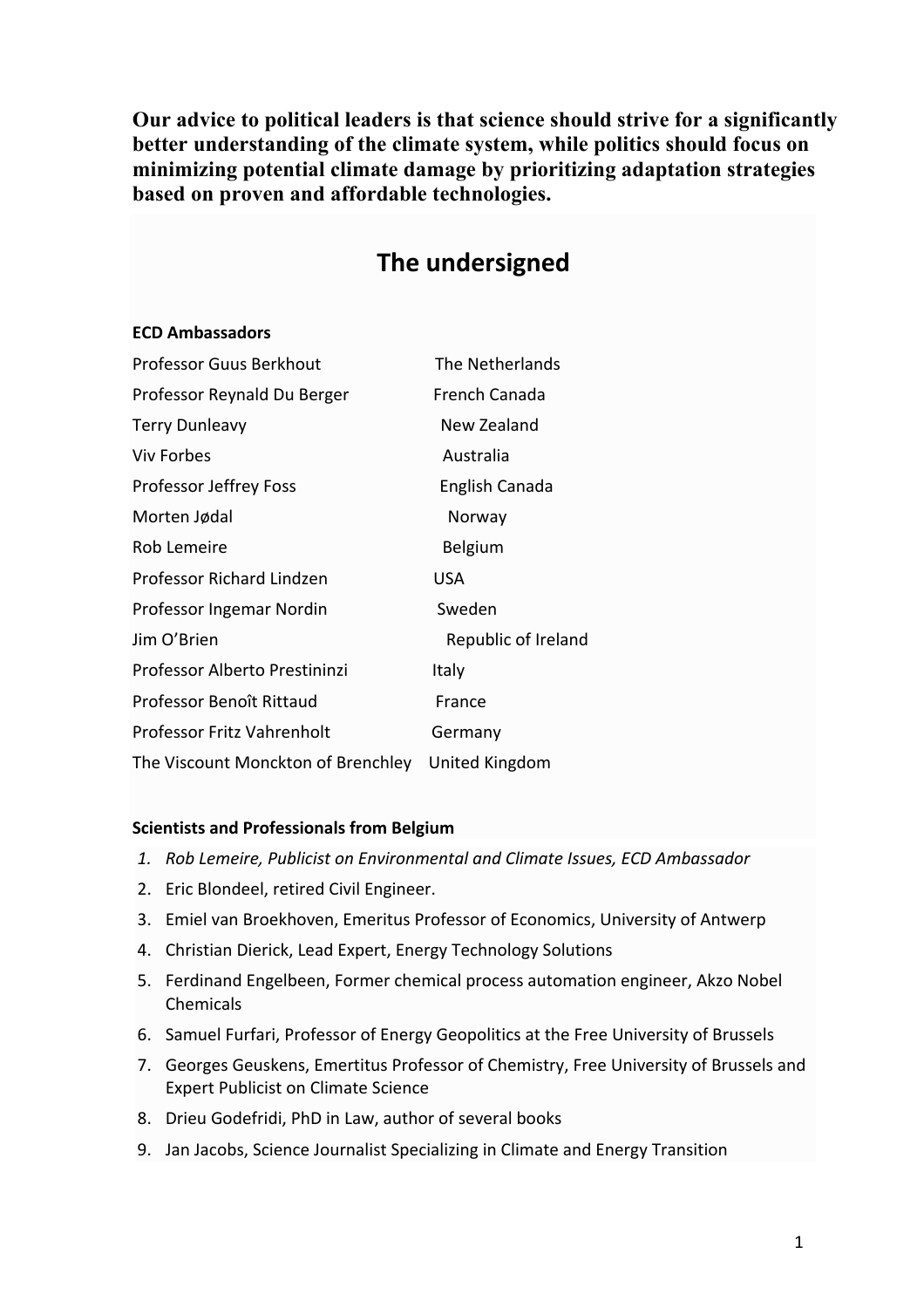- 10. Raymond Koch, Retired Research director at Lab. Plasma Physics, RMA Brussels and Fellow Lecturer at UMons.
- 11. Henri A. Masson, Emeritus Professor Dynamic System Analysis and Data Mining, University of Antwerp
- 12. Ferdinand Meeus, Retired Research Scientist, IPCC expert Reviewer AR6
- 13. Jean Meeus, Retired Meteorologist, Brussels Airport, Author of the Best Seller *Astronomical Algorithms*
- 14. Ernest Mund, Honorary Research Director, FNRS, Nuclear Engineering
- 15. Bart Ooghe, Geologist & Geophysicist, Independent Scientist
- 16. Jozef Verhulst, Author
- 17. Jean van Vliet, Retired Specialist in Space Weather
- 18. Appo van der Wiel, Senior Development Engineer

## **Scientists and professionals from Czech Republic**

**1.** Václav Klaus, Former President of the Czech Republic, Professor of Economics, Founder of the Václav Klaus Institute

## **Scientists and Professionals from Denmark**

- 1. Bjarne Andresen, Professor of Physics, Niels Bohr Institute, University of Copenhagen
- 2. Peter Kjær Poulsen, Metering engineer, Denmark
- 3. Johannes Krüger, Emeritus Professor, dr.scient, Department of Geosciences and Natural Resource Management, University of Copenhagen
- 4. Niels Schrøder, Geophysist/Geologist, Associate Professor Institute of Nature and Environment, Roskilde University, Denmark

# **Scientists and Professionals from France**

- *1. Benoît Rittaud, Associate professor of Mathematics at University of Paris-Nord, President of the French Association des climato-réalistes. ECD Ambassador*
- 2. Jean-Charles Abbé, former research director at CNRS, labs director (Strasbourg, Nantes) in Radiochemistry, expert at NATO and IAEA.
- 3. Charles Aubourg, full professor at the University of Pau, geophysicist.
- 4. Jean-Pierre Bardinet, Ingénieur ENSEM, publicist on climate issues
- 5. Bernard Beauzamy, university professor (ret.), chairman and CEO, Société de Calcul Mathématique SA (Paris).
- 6. Jean-Claude Bernier, emeritus professor (university of Strasbourg), former director of the Institute of Chemistry of the CNRS.
- 7. Pierre Beslu, former searcher and head of department in the french Nuclear Energy Commission (CEA).
- 8. Christian Buson, PhD in agronomy, director of research in a company (impact studies in environmental issues, sewage treatment).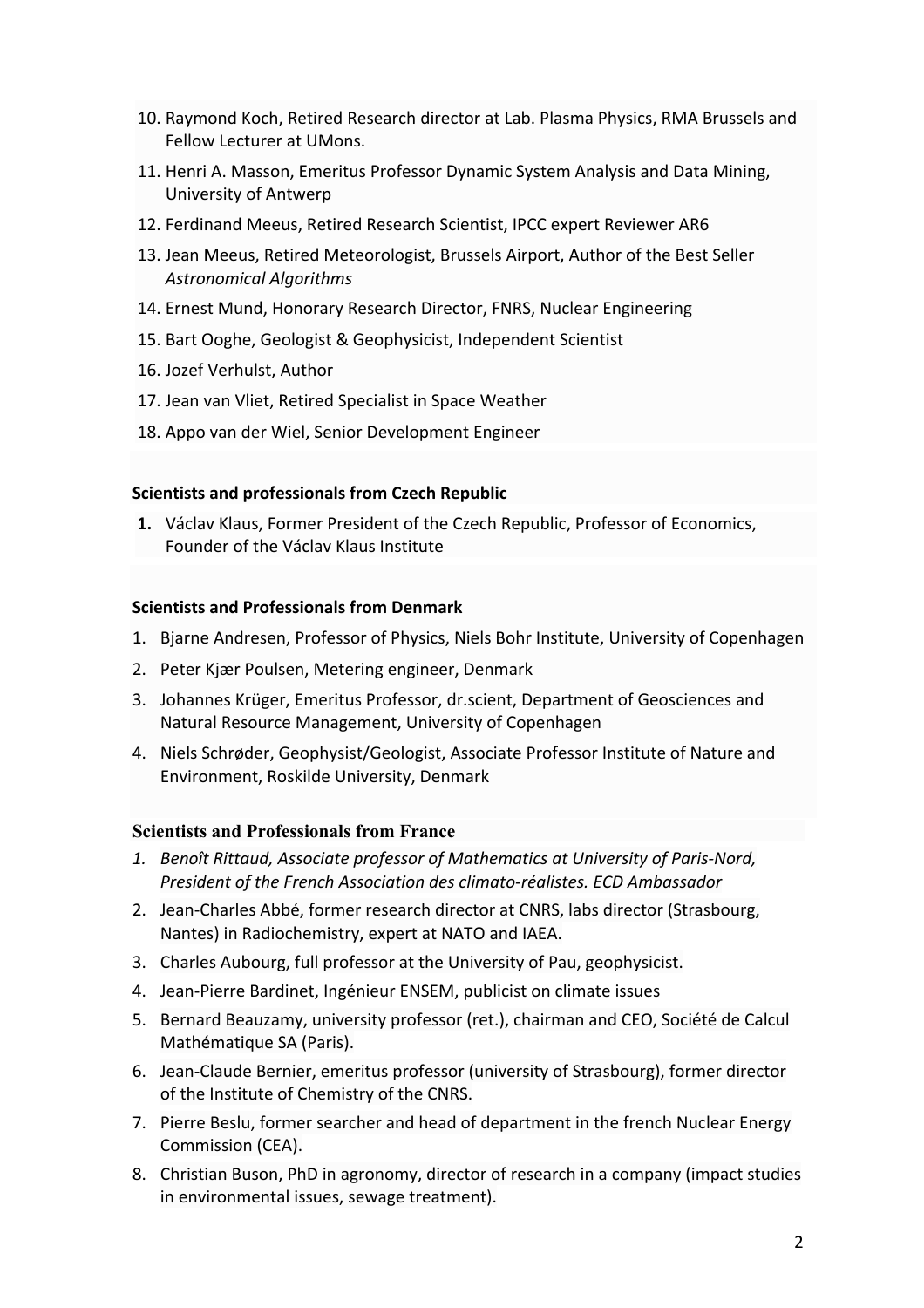- 9. Sylvie Brunel, full professor at Sorbonne University, geographer and economist, former president of the humanitarian organization *Action against Hunger* (*Action contre la faim*).
- 10. Jean-Louis Butré, professional engineer, head of laboratory at Grenoble Nuclear Research Center, Chief executive officer or the Pharmacie Centrale de France, President of Axens, President of the Fédération Environnement Durable and the European Platform Against Windfarms, Knight of the National Order of Merit.
- 11. Patrick de Casanove, Doctor of Medicine, Chairman of the Cercle Frédéric Bastiat.
- 12. Philippe Colomban, CNRS Research Professor, Former Head of Laboratory at Université Piere-et-Marie Curie, Expert in Hydrogen-based Energy Storage
- 13. Vincent Courtillot, geophysicist, member of the French Academy of Sciences, former director of the Institute de Physique du Globe de Paris
- 14. Pierre Darriulat, Professor of Physics, Member of the French Academy of Sciences.
- 15. Gérard Douet, PhD in Nuclear Physics, Retired Engineer at CERN, Technical Manager on Digital Transmission and Video Encoding
- 16. Bruno Durieux, economist, former Minister of Health and of Foreign Trade, ancient administrator of the French National Institute of Statistics and Economic Studies (INSEE).
- 17. Max Falque, International Consultant in Environmental Policy
- 18. Patrick Fischer, Associate Professor in Applied Mathematics, University of Bordeaux
- 19. François Gauchenot, governance specialist, founder of Saint George Institute.
- 20. Christian Gérondeau, former advisor of several French Prime Ministers. Former responsible for the road traffic safety policy for France and the European Union.
- 21. Francois Gervais, Emeritus Professor of Physics and Material Sciences, University of Tours.
- 22. Bernard Grandchamp, Agronomic Engineer and Environment & Plant Defense Expert, Managing Director of Famoux Chateaux Viticoles in Bordeaux
- 23. Gilles Granereau, Former meteorologist, currently project manager environment and tourism in a public institution. Worked on coastal risks, marine erosion, sand dune fixation, hydraulics, forest management, botany.
- 24. Maximilian Hasler, Associate Professor in Mathematics, University of French West Indies
- 25. Philippe de Larminat, Professor at École Centrale de Nantes, specialist of business process modeling.
- 26. René Laversanne, Former researcher at the CNRS, 16 patents.
- 27. Christian Marchal, astronomer and mathematician, former research director at the French National Office for Aerospace Studies and Research, former professor at the Observatory of Paris (1980-93), former assistant professor at Polytechnic School (1981-92).
- 28. Patrick Mellett, architect and CEO.
- 29. Marc le Menn, Head of Metrology-Chemistry Oceanography Lab, Brest.
- 30. Cédric Moro, geographer on natural hazards management, co-founder of Visov, an NGO in Civil defense.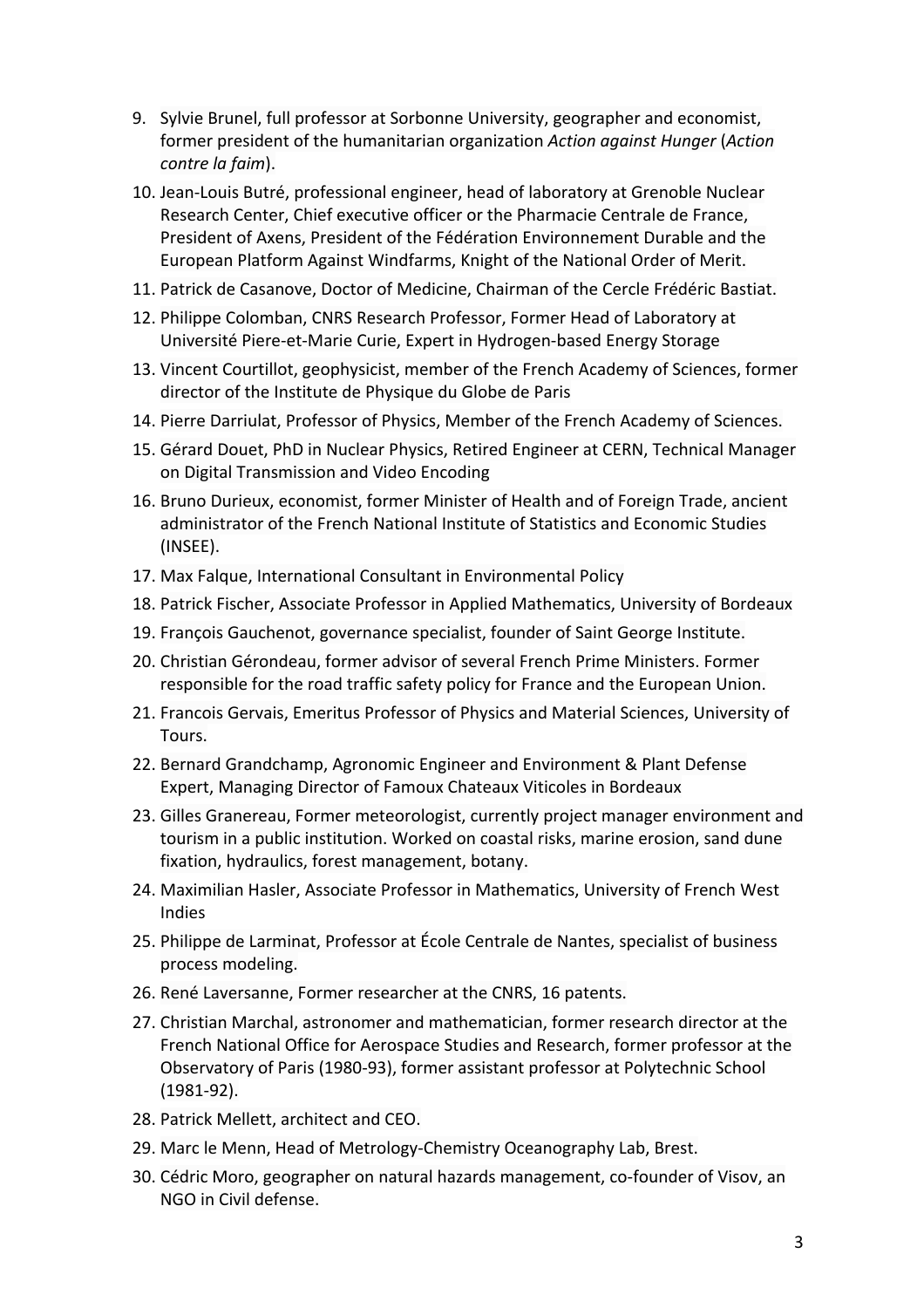- 31. Rémy Prud'homme, Emeritus Professor in Economics at University of Paris-Est, Former Deputy Director Environment, Directorate of OECD
- 32. Isabelle Rivals, Associate professor in Statistics at ESPCI Paris
- 33. Jean Rouquerol, Emeritus Research Director at CNRS Marseille, Expert in Gas Adsorption and Calorimetry
- 34. François Simonet, Former Director for planning and foresight in a State Agency for water and aquatic ecosystems management.
- 35. Marcel Terrier, Engineer ENSAEM in risk management, teacher at École des Mines.
- 36. Étienne Vernaz, former Director of Research of CEA (Commissariat à l'Énergie Atomique) in France, Professor at INSTN (Institut National des Sciences et Techniques Nucléaires).
- 37. Camille Veyres, Retired Engineer at École des Mines, Specialist in Telecommunications and Broadband Networks
- 38. Brigitte Van Vliet-Lanoë, geoscientist, Emeritus Research Director (CNRS, Université de Bretagne Occidentale), stratigraphy and paleoenvironments, Quaternary and Holocene.
- 39. Théa Vogt, retired CNRS searcher, géomorphology, Quaternary palaeoenvironments, soil and desertification remote sensing
- 40. Henri Voron, Retired Civil Chief Engineer, Specialized in Water Management

# **Scientists and Professionals from Germany**

- *1. Fritz Vahrenholt, Professor (I.R.) am Institut für Technische und Makromolekulare Chemie der Universität Hamburg; ECD Ambassador*
- 2. Dietrich Bannert, Professor Honoris Causa, University of Marburg
- 3. Lars Birlenbach, Dr. in Chemistry, University of Siegen
- 4. Klaus Döhler, Professor of Pharma sciences, University of Hannover
- 5. Friedrich-Karl Ewert, Emeritus Professor Geology, University of Paderborn
- 6. Hermann Harde, Emeritus Professor of Experimental Physics and Materials Science, Helmut Schmidt-University, Hamburg
- 7. Werner Kirstein, Emeritus Professor of Climatology, University of Leipzig
- 8. Stefan Kröpelin, Emeritus Professor of Geology, Free University of Berlin and University of Cologne, Specialized in Climate Change of the Sahara
- 9. Horst-Joachim Lüdecke, Professor of Operations Research (i.R.) HTW of Saarland, Saarbrücken
- 10. Lothar W. Meyer, Emeritus Professor of Material Engineering, Chemnitz University of Technology, Saxony Entrepreneur 'Nordmetall GmbH', Member of the Board of 'Vernunftkraft Niedersachsen'
- 11. Carl-Otto Weiss, Emeritus Professor in Non-linear Physics, Advisor to the European Institute for Climate and Energy, Former President of the German Meteorological Institute, Braunschweig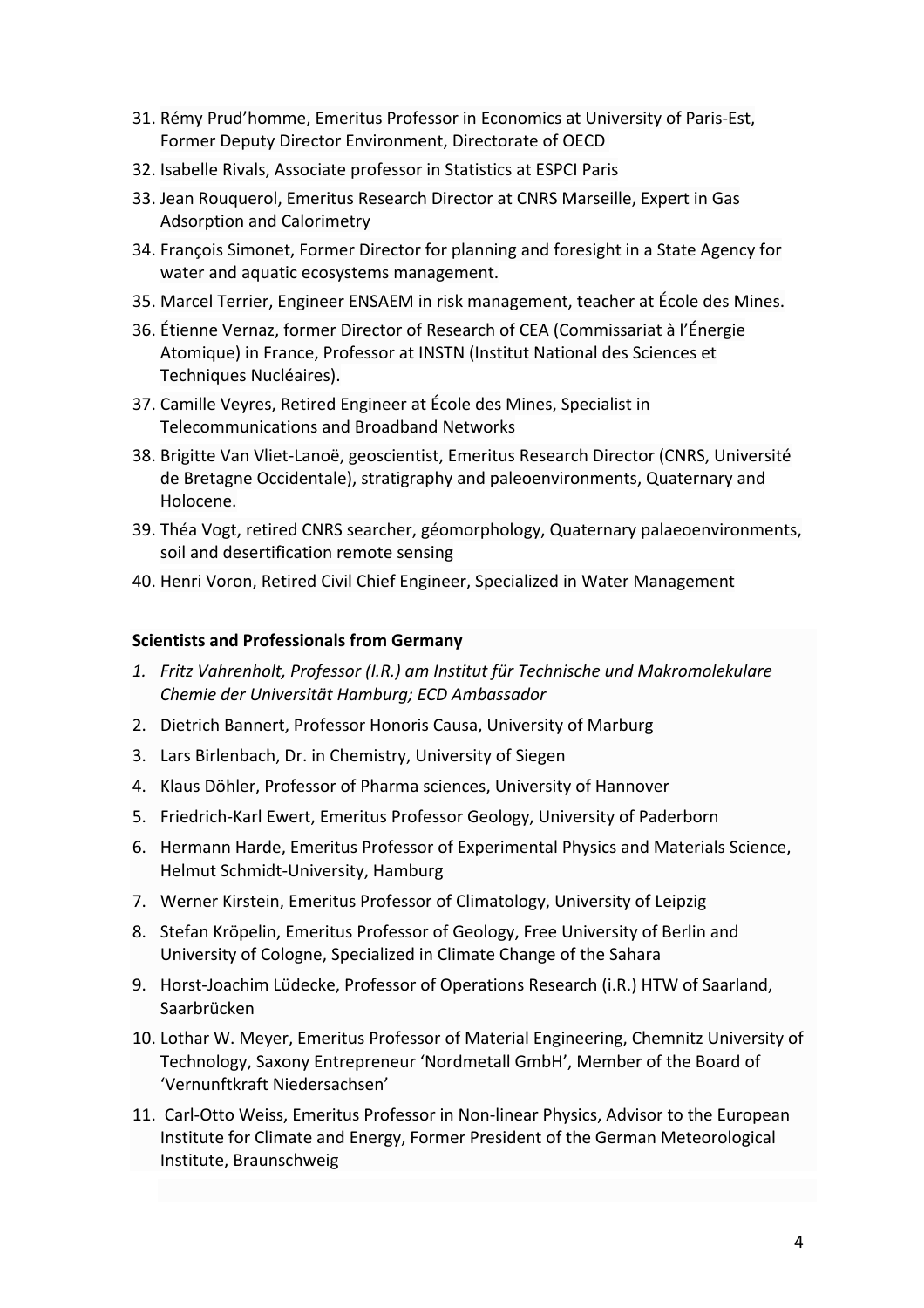#### **Scientists and Professionals from Ireland**

- *1. Jim O'Brien, Chair, Irish Climate Science Forum, Expert Reviewer IPCC AR6, ECD Ambassador*
- 2. Tom Baldwin, Electrical Engineer, Specialist in Power System Security
- 3. Dr Anthony D. Barry, Honorary Fellow, Irish Academy of Engineering
- 4. Tony J. Carey, BA (Natural Sciences), Clare College, Cambridge
- 5. David Horgan, MA (Cambridge), MBA (Harvard), Resource Company Director
- 6. Seamus Hughes, BAgricSc, Specialist in Genetics
- 7. Ultan Murphy, B.Sc(Hons) Chemistry, Industry Science Professional
- 8. Owen O'Brien, Business Founder and Entrepreneur, MBA, DBA
- 9. J. Philip O'Kane, Emeritus Professor, School of Engineering, University College Cork
- 10. Peter O'Neill, Retired, School of Engineering, University College Dublin, Expert Reviewer of IPCC AR6
- 11. Fintan Ryan, Retired Senior Airline Captain, Fellow Royal Aeronautical Society
- 12. Dr. Brian N. Sweeney, Founding Chairman of Science Foundation Ireland
- 13. Sean Tangney, Business Entrepreneur, Former Technical Director, CRH plc
- 14. David Thompson, BAgricSc, MA, Animal Nutritionist
- 15. Dr. Edward Walsh, Former Chairman, Irish Council for Science, Technology and Innovation; Former Director, Energy Research Group, Virginia Tech, USA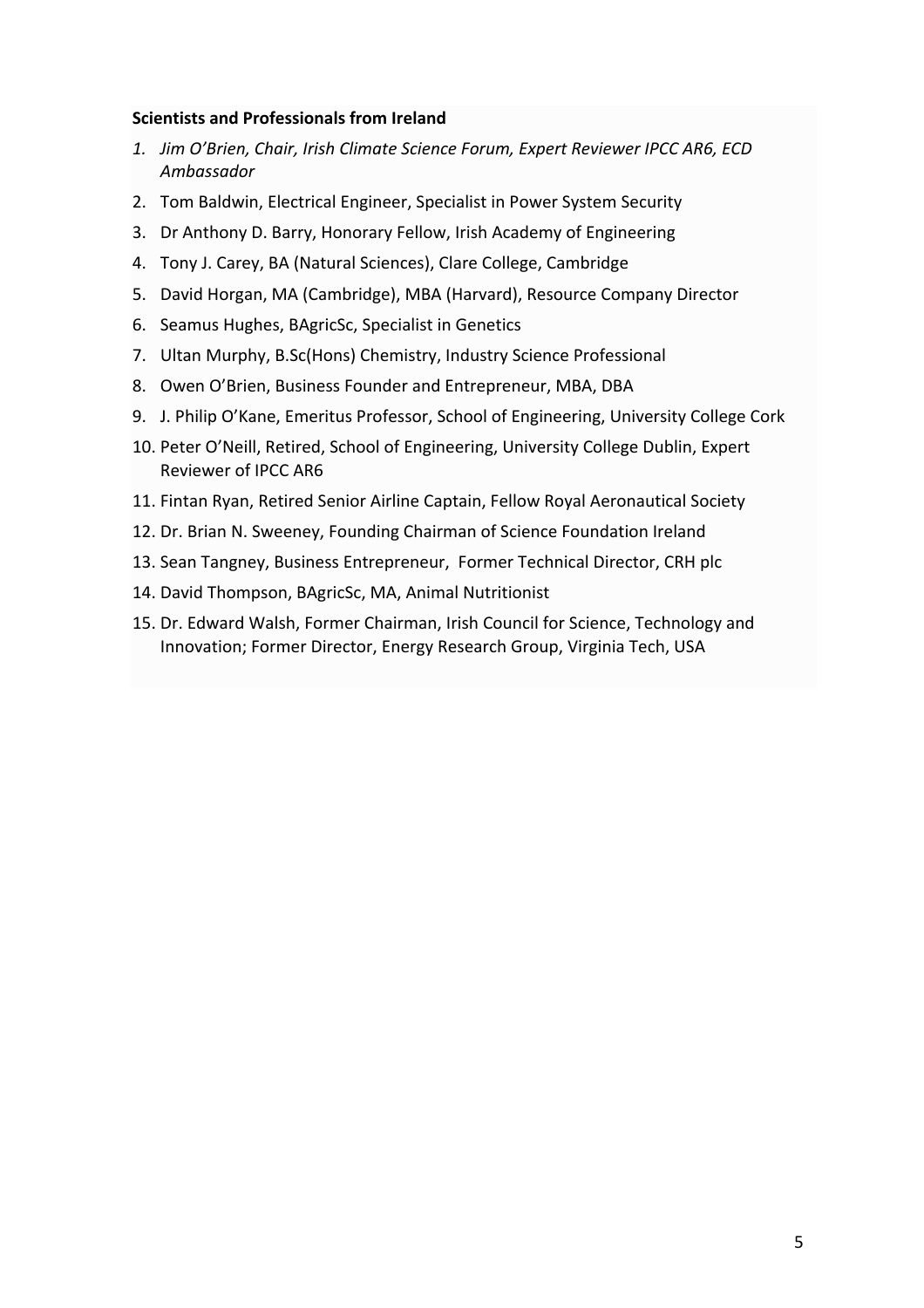# **Scientists and Professionals from Italy**

# **Organizers**

1. Uberto Crescenti, Professore Emerito di Geologia Applicata, Università di Chieti-Pescara, già Magnifico Rettore e Presidente della Società Geologica Italiana.

2. Giuliano Panza, Professore di Sismologia, Università di Trieste, Accademico dei Lincei e dell'Accademia Nazionale delle Scienze, detta dei XL, vincitore nel 2018 del Premio Internazionale dell'American Geophysical Union.

3. *Alberto Prestininzi, Professore di Geologia Applicata, Università di Roma La Sapienza, già Scientific Editor in Chief della rivista internazionale Italian Journal of Engineering Geology and Environment e Direttore del Centro di Ricerca Previsione e Controllo Rischi Geologici (CERI), Sapienza Università di Roma; ECD Ambassador* 4. Franco Prodi, Professore di Fisica dell'Atmosfera, Università di Ferrara.

5. Franco Battaglia, Professore di Chimica Fisica, Università di Modena; Movimento Galileo 2001.

6. Mario Giaccio, Professore di Tecnologia ed Economia

delle Fonti di Energia, Università di Chieti-

Pescara, già Preside della Facoltà di Economia.

7. Enrico Miccadei, Professore di Geografia Fisica e Geomorfologia, Università di Chieti-Pescara.

8. Nicola Scafetta, Professore di Fisica dell'Atmosfera e Oceanografia, Università di Napoli.

1. Antonino Zichichi, Professore Emerito di Fisica, Università di Bologna,

Fondatore e Presidente del Centro di Cultura Scientifica Ettore Majorana di Erice. 2. Renato Angelo Ricci, Professore Emerito di Fisica, Università di Padova, già

Presidente della Società Italiana di Fisica e della Società Europea di Fisica; Movimento Galileo 2001.

3. Aurelio Misiti, Professore di Ingegneria sanitaria-Ambientale, Università di Roma La Sapienza, già Preside della Facoltà di Ingegneria, già Presidente del Consiglio Superiore ai Lavori Pubblici.

4. Antonio Brambati, Professore di Sedimentologia, Università di Trieste, Responsabile Progetto Paleoclima-mare del PNRA, già Presidente Commissione Nazionale di Oceanografia.

5. Cesare Barbieri, Professore Emerito di Astronomia, Università di Padova.

6. Sergio Bartalucci, Fisico, Presidente Associazione Scienziati e Tecnologi per la Ricerca Italiana.

7. Antonio Bianchini, Professore di Astronomia, Università di Padova.

8. Paolo Bonifazi, Astrofisico, ex Direttore dell'Istituto di Fisica dello Spazio Interplanetario (IFSI) dell'Istituto Nazionale Astrofisica (INAF).

9. Francesca Bozzano, Professore di Geologia Applicata, Università di Roma La Sapienza, Direttore del Centro di Ricerca Previsione, Prevenzione e Controllo Rischi Geologici (CERI).

10. Marcello Buccolini, Professore di Geomorfologia, Università di Chieti-Pescara.

11. Paolo Budetta, Professore di Geologia Applicata, Università di Napoli.

12. Monia Calista, Ricercatore di Geologia Applicata, Università di Chieti-Pescara.

13. Giovanni Carboni, Professore di Fisica, Università di Roma Tor Vergata; Movimento Galileo 2001.

14. Franco Casali, Professore di Fisica, Università di Bologna e Accademia delle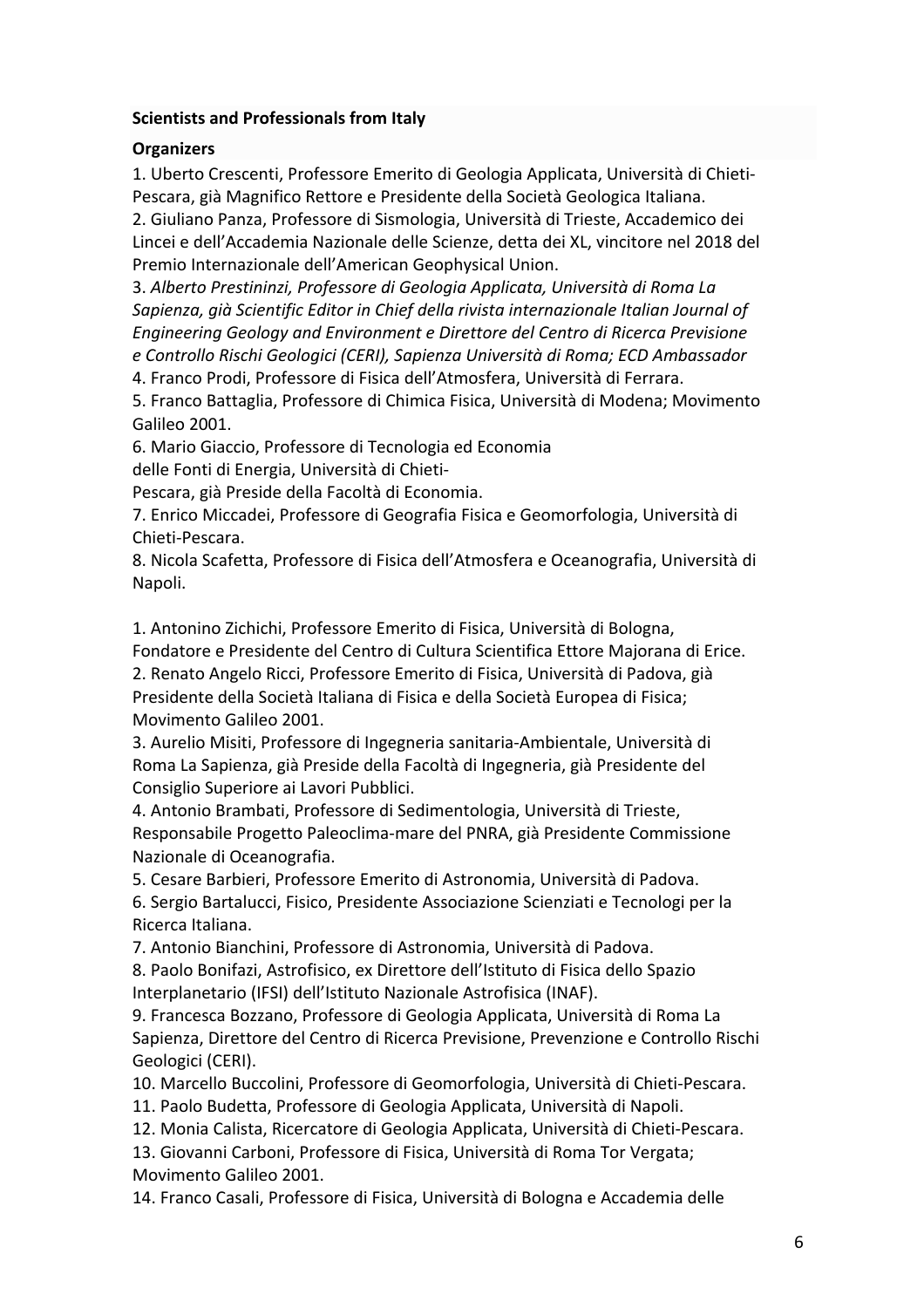Scienze di Bologna.

15. Giuliano Ceradelli, Ingegnere e climatologo, ALDAI.

16. Augusta Vittoria Cerutti, membro del Comitato Glaciologico Italiano.

17. Domenico Corradini, Professore di Geologia Storica, Università di Modena.

18. Fulvio Crisciani, Professore di Fluidodinamica Geofisica, Università di Trieste e Istituto Scienze Marine, Cnr, Trieste.

19. Carlo Esposito, Professore di Telerilevamento, Università di Roma La Sapienza.

20. Antonio Mario Federico, Professore di Geotecnica, Politecnico di Bari.

21. Mario Floris, Professore di Telerilevamento, Università di Padova.

22. Gianni Fochi, Chimico, Scuola Normale Superiore di Pisa; giornalista scientifico.

23. Mario Gaeta, Professore di Vulcanologia, Università di Roma La Sapienza.

24. Giuseppe Gambolati, Fellow della American Geophysical Union, Professore di Metodi Numerici, Università di Padova.

25. Rinaldo Genevois, Professore di Geologia Applicata, Università di Padova.

26. Carlo Lombardi, Professore di Impianti nucleari, Politecnico di Milano.

27. Luigi Marino, Geologo, Direttore del Centro di Ricerca Previsione, Prevenzione e Controllo Rischi Geologici (CERI)

28. Salvatore Martino, Professore di Microzonazione sismica, Università di Roma La Sapienza.

29. Paolo Mazzanti, Professore di Interferometria satellitare, Università di Roma La Sapienza.

30. Adriano Mazzarella, Professore di Meteorologia e Climatologia, Università di Napoli.

31. Carlo Merli, Professore di Tecnologie Ambientali, Università di Roma La Sapienza.

32. Alberto Mirandola, Professore di Energetica Applicata e Presidente Dottorato di Ricerca in Energetica, Università di Padova.

33. Renzo Mosetti, Professore di Oceanografia, Università di Trieste, già Direttore del Dipartimento di Oceanografia, Istituto OGS, Trieste.

34. Daniela Novembre, Ricercatore in Georisorse Minerarie e Applicazioni Mineralogiche-petrografiche, Università di Chieti-Pescara.

35. Sergio Ortolani, Professore di Astronomia e Astrofisica, Università di Padova.

36. Antonio Pasculli, Ricercatore di Geologia Applicata, Università di Chieti-Pescara.

37. Ernesto Pedrocchi, Professore Emerito di Energetica, Politecnico di Milano.

38. Tommaso Piacentini, Professore di Geografia Fisica e Geomorfologia, Università di Chieti-Pescara.

39. Guido Possa, Ingegnere nucleare, già Vice Ministro Viceministro del Ministero dell'Istruzione, Università e Ricerca, con delega alla ricerca.

40. Mario Luigi Rainone, Professore di Geologia Applicata, Università di Chieti-Pescara.

41. Francesca Quercia, Geologo, Dirigente di ricerca, Ispra.

42. Giancarlo Ruocco, Professore di Struttura della Materia, Università di Roma La Sapienza.

43. Sergio Rusi, Professore di Idrogeologia, Università di Chieti-Pescara.

44. Massimo Salleolini, Professore di Idrogeologia Applicata e Idrogeologia Ambientale, Università di Siena.

45. Emanuele Scalcione, Responsabile Servizio Agrometeorologico Regionale ALSIA, Basilicata.

46. Nicola Sciarra, Professore di Geologia Applicata, Università di Chieti-Pescara.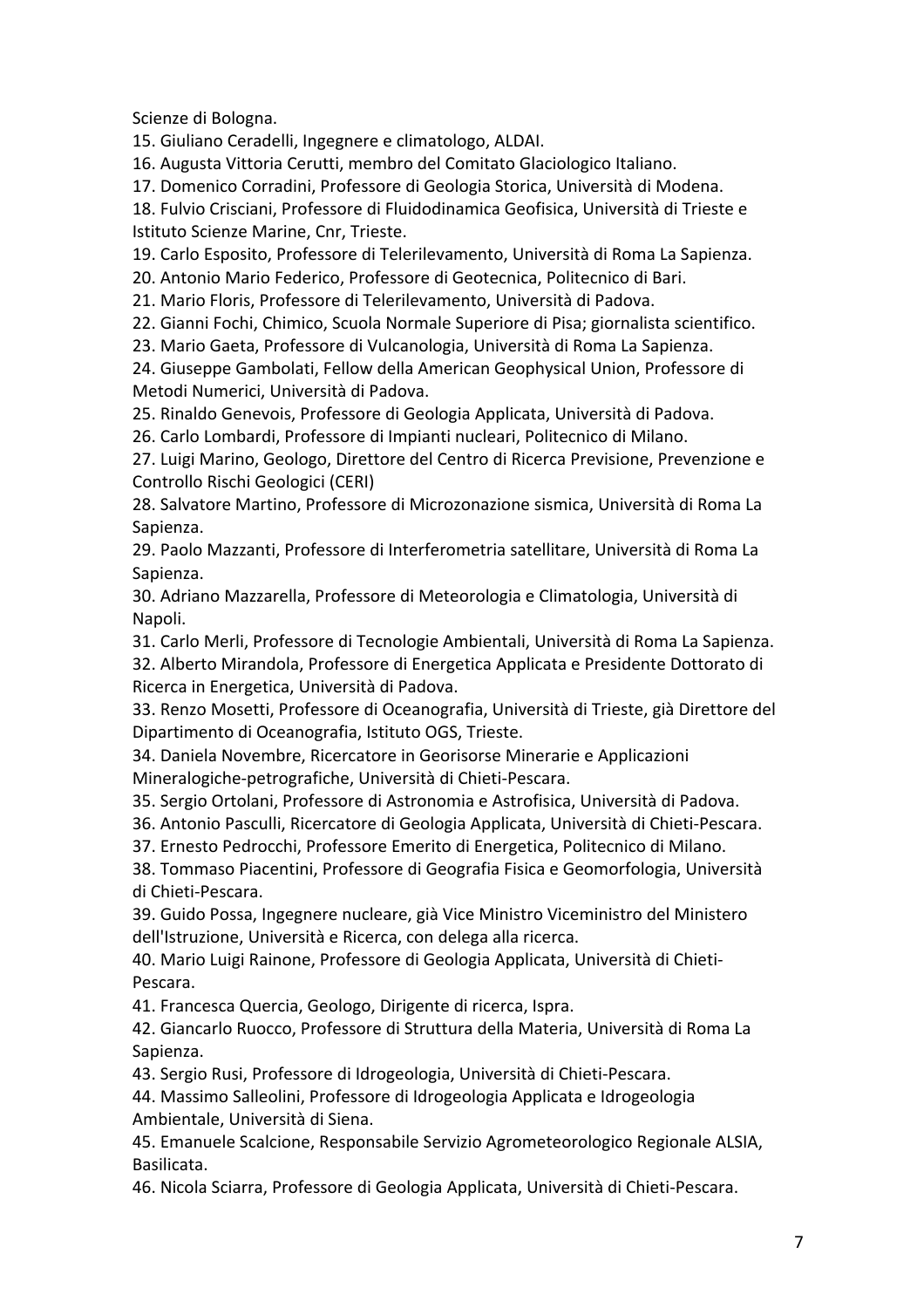47. Leonello Serva, Geologo, già Direttore Servizi Geologici d'Italia; Accademia Europa delle Scienze e delle Arti, Classe V, Scienze Tecnologiche e Ambientali; Movimento Galileo 2001.

48. Luigi Stedile, Geologo, Centro di Ricerca Previsione, Prevenzione e Controllo Rischi Geologici (CERI), Università di Roma La Sapienza.

49. Giorgio Trenta, Fisico e Medico, Presidente Emerito dell'Associazione Italiana di Radioprotezione Medica; Movimento Galileo 2001.

50. Gianluca Valensise, Dirigente di Ricerca, Istituto Nazionale di Geofisica e Vulcanologia, Roma.

51. Corrado Venturini, Professore di Geologia Strutturale, Università di Bologna.

52. Franco Zavatti, Ricercatore di Astronomia, Università di Bologna.

53. Achille Balduzzi, Geologo, Agip-Eni.

54. Claudio Borri, Professore di Scienze delle Costruzioni, Università di Firenze, Coordinatore del Dottorato Internazionale in Ingegneria Civile.

55. Pino Cippitelli, Geologo Agip-Eni.

56. Franco Di Cesare, Dirigente, Agip-Eni.

57. Serena Doria, Ricercatore di Probabilità e Statistica Matematica, Università di Chieti-Pescara.

58. Enzo Siviero, Professore di Ponti, Università di Venezia, Rettore dell'Università e-Campus.

59. Pietro Agostini, Ingegnere, Associazione Scienziati e Tecnologi per la Ricerca Italiana.

60. Donato Barone, Ingegnere.

61. Roberto Bonucchi, Insegnante.

62. Gianfranco Brignoli, Geologo.

63. Alessandro Chiaudani, Ph.D. agronomo, Università di Chieti-Pescara.

64. Antonio Clemente, Ricercatore di Urbanistica, Università di Chieti-Pescara.

65. Luigi Fressoia, Architetto urbanista, Perugia.

66. Sabino Gallo, Ingegnere nucleare e scrittore scientifico.

67. Daniela Giannessi, Primo Ricercatore, IPCF-CNR, Pisa.

68. Roberto Grassi, Ingegnere, Amministratore G&G, Roma.

69. Alberto Lagi, Ingegnere, Presidente di Società Ripristino Impianti Complessi Danneggiati.

70. Luciano Lepori, Ricercatore IPCF-CNR, Pisa.

71. Roberto Madrigali, Meteorologo.

72. Ludovica Manusardi, Fisico nucleare e giornalista scientifico, UGIS.

73. Maria Massullo, Tecnologa, ENEA-Casaccia, Roma.

74. Enrico Matteoli, Primo Ricercatore, IPCF-CNR, Pisa.

75. Gabriella Mincione, Professore di Scienze e Tecniche di Medicina di Laboratorio, Università di Chieti-Pescara.

76. Massimo Pallotta, Primo Tecnologo, Istituto Nazionale Fisica Nucleare.

77. Enzo Pennetta, Professore di Scienze Naturali e divulgatore scientifico.

78. Franco Puglia, Ingegnere, Presidente CCC, Milano.

79. Nunzia Radatti, Chimico, Sogin.

80. Vincenzo Romanello, Ingegnere nucleare, Ricercatore presso il Centro Ricerca di Rez, Repubblica Ceca.

81. Alberto Rota, Ingegnere, Ricercatore presso CISE e ENEL ed esperto di energie rinnovabili.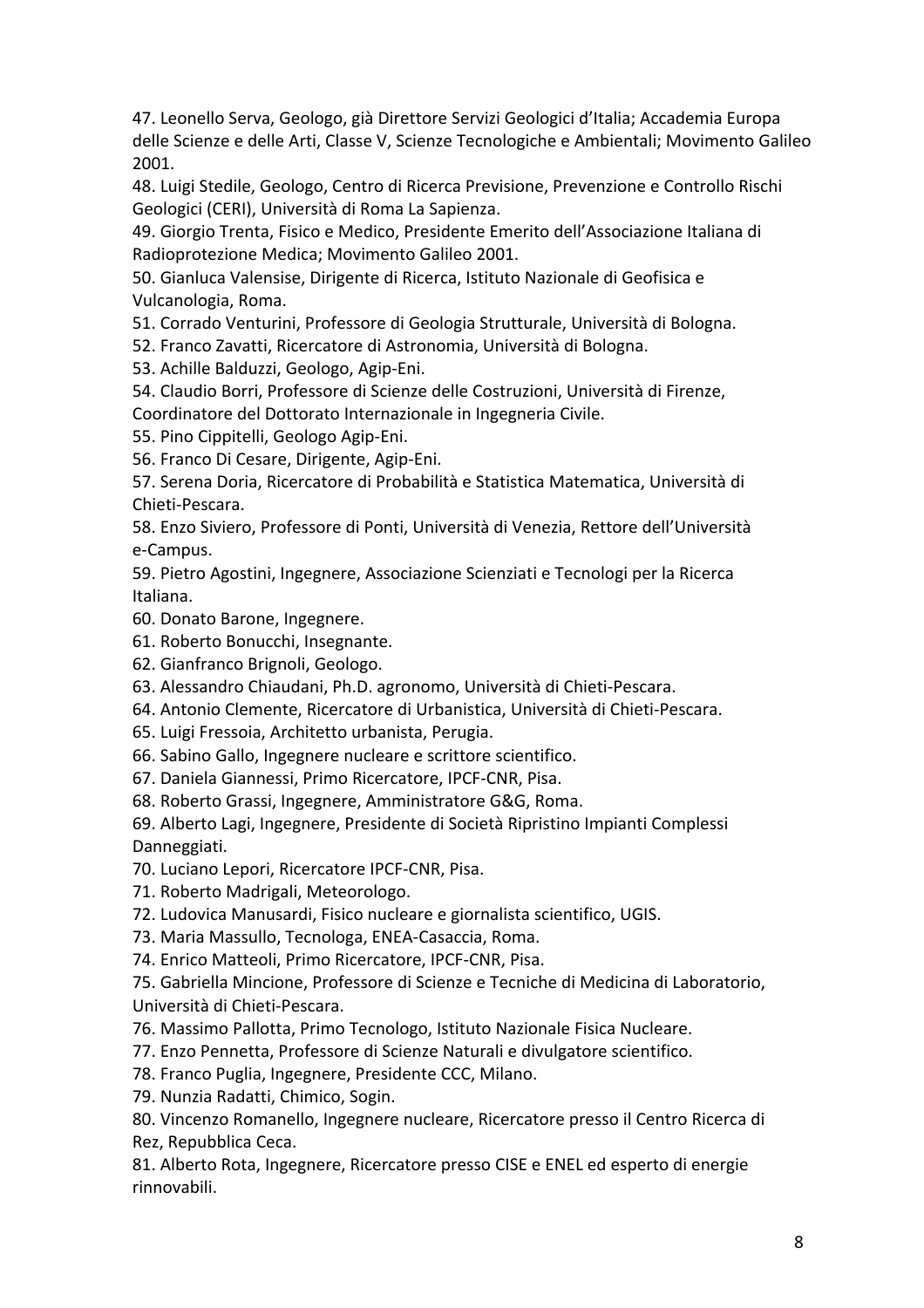82. Massimo Sepielli, Direttore di Ricerca, ENEA, Roma.

83. Ugo Spezia, Ingegnere, Responsabile Sicurezza Industriale, SoGIN; Movimento Galileo 2001.

84. Emilio Stefani, Professore di Patologia vegetale, Università di Modena.

85. Umberto Tirelli, Visiting Senior Scientist, Istituto Tumori d'Aviano; Movimento Galileo 2001.

86. Roberto Vacca, Ingegnere e scrittore scientifico.

87. Giorgio Bertucelli, Ingegnere, già Dirigente Industriale, Associazione Lombarda Dirigenti Aziende Industriali.

88. Luciano Biasini, Professore Emerito, già Docente di Calcoli numerici e grafici, Direttore dell'Istituto Matematico e Preside della Facoltà di Scienze Matematiche, Fisiche e Naturali dell'Università di Ferrara.

89. Giampiero Borrielli, Ingegnere.

90. Antonio Maria Calabrò, Ingegnere, Ricercatore, Consulente.

91. Enrico Colombo, Chimico, Dirigente Industriale.

92. Stefano De Pieri, Ingegnere energetico e nucleare.

93. Benedetto De Vivo, Professore di Geochimica in pensione dall'Università di

Napoli; ora Professore Straordinario presso Università Telematica Pegaso, Napoli.

94. Carlo Del Corso, Ingegnere Chimico.

95. Francesco Dellacasa, Ingegnere, amministratore di società nel settore energetico.

- 96. Sergio Fontanot, Ingegnere.
- 97. Umberto Gentili, Fisico dell'ENEA, Climatologo per il Progetto Antartide.
- 98. Ettore Malpezzi, Ingegnere.
- 99. Alessandro Martelli, Ingegnere, già dirigente ENEA.
- 100. Umberto Minopoli, Presidente dell'Associazione Italiana Nucleare.

101. Antonio Panebianco, Ingegnere.

102. Giorgio Prinzi, Ingegnere, Direttore responsabile della rivista 21mo Secolo Scienza e tecnologi

103. Arnaldo Radovix, Geologo, Risk Manager in derivati finanziari.

104. Mario Rampichini, Chimico, Dirigente Industriale in pensione, Consulente.

105. Marco Ricci, Fisico, Primo Ricercatore, Istituto Nazionale di Fisica

## **Scientists and Professionals from The Netherlands**

- *1. Guus Berkhout, Emeritus Professor of Geophysics, Delft University of Technology, Member of the Royal Netherlands Academy of Arts and Sciences; ECD Ambassador*
- 2. Maarten van Andel, Author of the 'Groene Illusie'
- 3. André Bijkerk, Geophysicist, Former Royal Dutch Airforce, now Climate Researcher
- 4. Peter Bloemers, Emeritus Professor of biochemistry, Radbout University, Nijmegen
- 5. Paul M.C. Braat, Emeritus Professor of Pulmonary Physics, University of Amsterdam
- 6. Solke Bruin, Emeritus Professor of Product-driven Process Technology, University of Eindhoven, and Former member Management Committee Unilever Research, Vlaardingen
- 7. Paul Cliteur, Professor of Legal Sciences, Member of the Senate of The Netherlands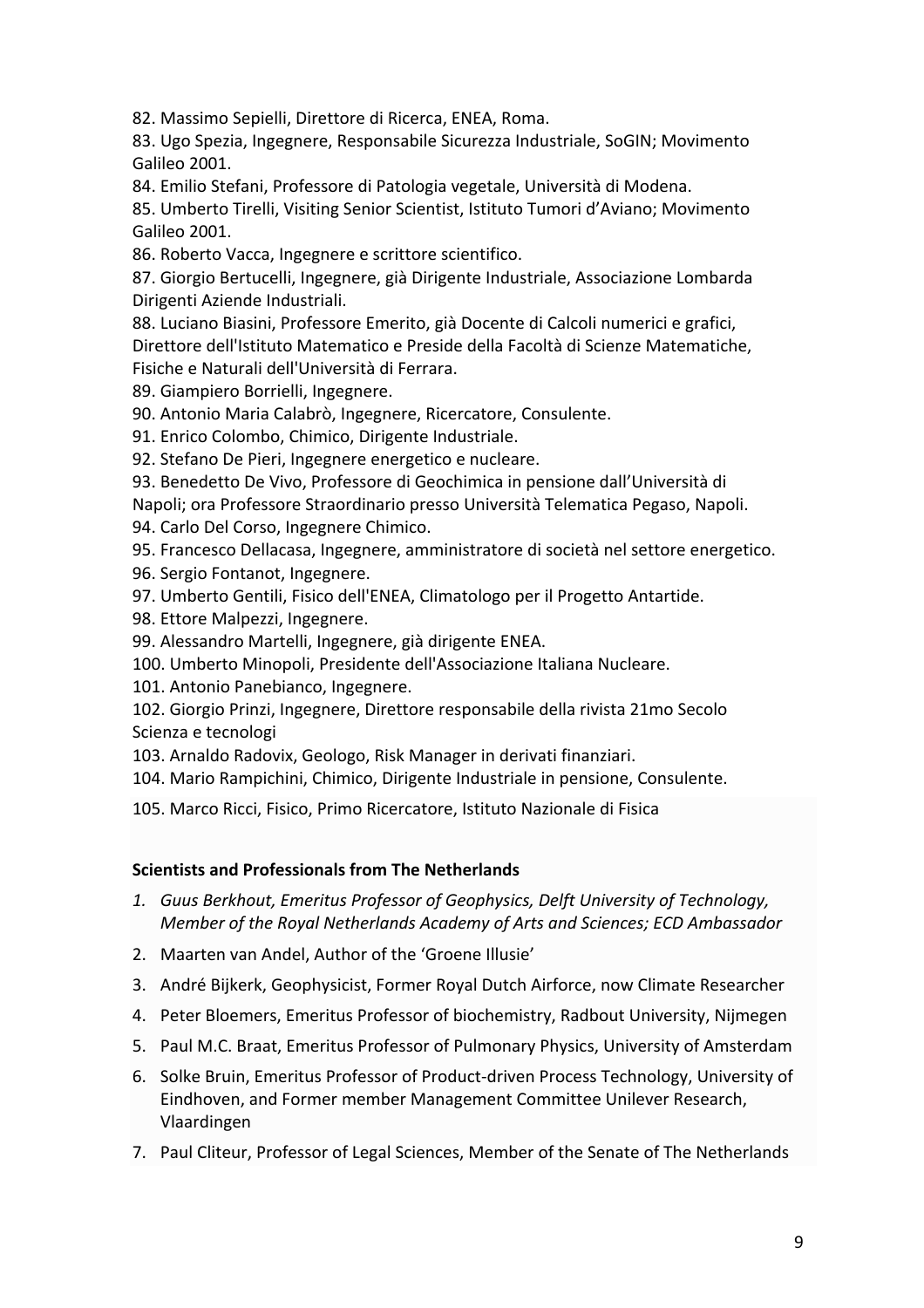- 8. Albert J.H.G. Cloosterman, Retired Chemical Engineer, Publicist on Climate and Cosmological Matters
- 9. Marcel Crok, Climate Researcher and Science Journalist
- 10. David E. Dirkse, Former Computer Engineer and Teacher Mathematics
- 11. Kees de Groot, Former Director Upstream Research Lab. Shell
- 12. Kees de Lange, Emeritus Professor of Physics, Vrije University Amsterdam and University of Amsterdam
- 13. Louw Feenstra, Emeritus Professor Erasmus University and philosopher, Rotterdam
- 14. Frans H. Gortemaker, Former Vice president Unilever Global R&D
- 15. Leo Halvers, Former Director Biliton Research Arnhem and former Director technology Foundation STW
- 16. Eduard Harinck, Former Logistics Expert, Nedlloyd Group/KPMG consulting; member of the ED support team
- 17. J.R. Hetzler, Forestry Economics and Time Series Modeling
- 18. Jan F. Holtrop, Emeritus Professor of Petroleum Engineering, Delft University of Technology
- 19. A. Huijser, Physicist and Former CTO Royal Philips Electronics
- 20. W. J. (Wouter) Keller, Emeritus Professor of Statistical Methods, Former Member Board of Directors, Central Bureau of Statistics (CBS)
- 21. Jacques van Kerchove, Economist and Marketeer, Former CFO Rabobank, now Climate and Environment researcher
- 22. R.W.J. Kouffeld, Emeritus Professor of Energy Conversion, Delft University of Technology
- 23. Hans H.J. Labohm, Former Expert Reviewer IPCC
- 24. Kees le Pair, Physicist, Former Director of Research organisations FOM and Technology & former member of the General Energy Council, The Netherlands
- 25. B.G. Linsen, Former Director Unilever Research Vlaardingen, The Netherlands
- 26. Pieter Lukkes, Emeritus Professor of Economic and Human Geography, University of Groningen
- 27. Hugo Matthijssen, Former Teacher Meteorology, now Publicist on Climate Matters
- 28. Simon Middelhoek, Emeritus Professor of Electronic Instrumentation and Sensors, Delft University of Technology, Member of the Royal Netherlands Academy of Arts and Sciences and Member of the National Academy of Engineering, USA
- 29. J.M. Mulderink, Former General Director Akzo-Nobel
- 30. Rob Nijssen, Radar Engineer and Publicist on Climate Matters
- 31. Leffert Oldenkamp, Expert Forest Management
- 32. Peter Oosterling, Former Scientist E & P Shell, now active as Climate Researcher; member of the ED support team
- 33. Kees Pieters, Mathematician; Former Operational Research and ICT manager at Shell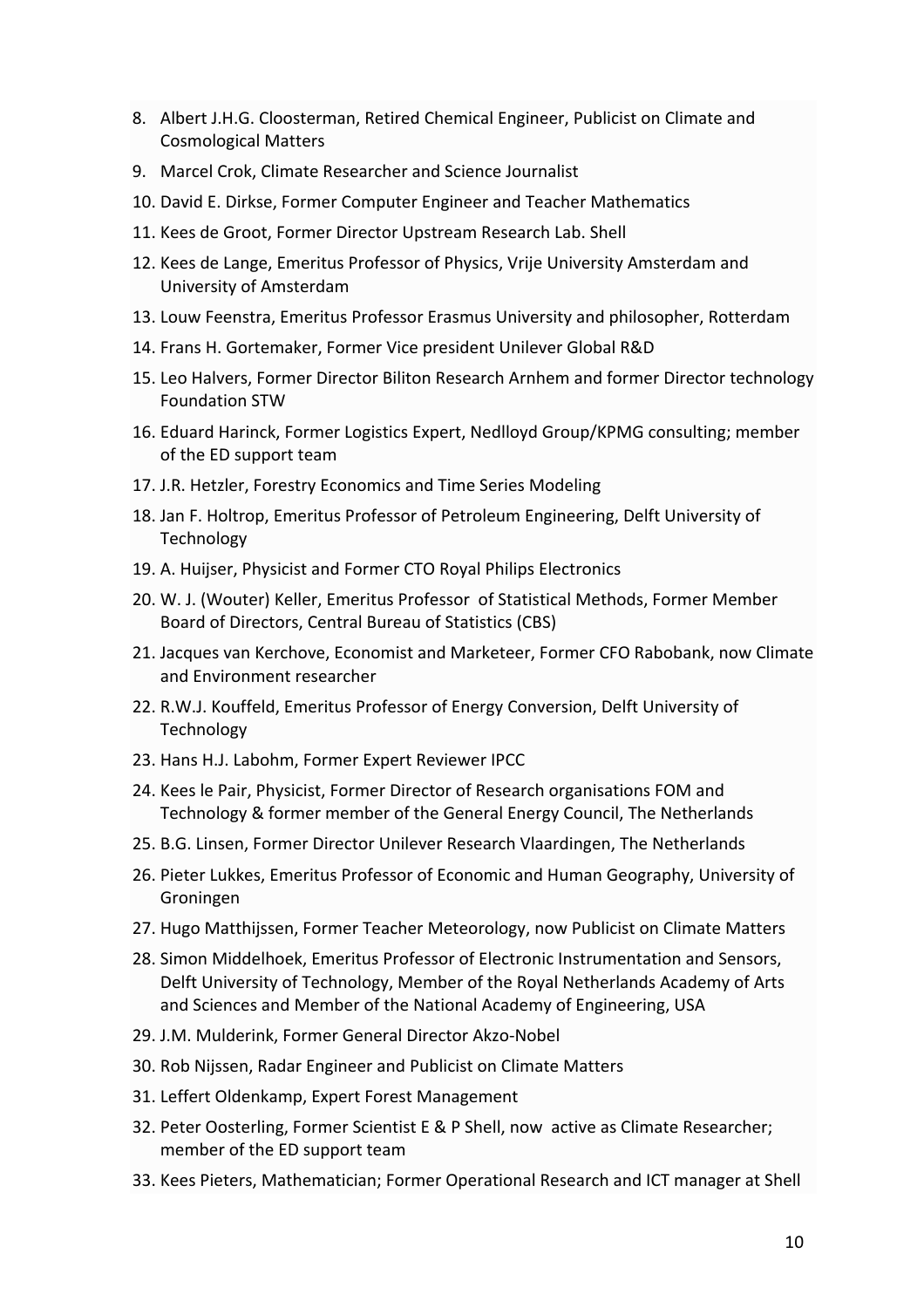- 34. Reynier Pronk, Former IT Manager, Accredited Project Management Consultant and Trainer
- 35. G.T. Robillard, Emeritus Professor of Biochemistry and Biophysics
- 36. Arthur Rörsch, Former Member Board of Directors, TNO, The Netherlands
- 37. Don Schäfer, Former Director Shell Exploration & Production and New Business, Shell
- 38. Frans Schrijver, Strategy Consultant and Climate Publicist
- 39. Jos de Smit. Emeritus Professor of Stochastic Operations Research and Former Rector Magnificus of the University of Twente
- 40. Albert Stienstra, Emeritus Professor of Computer Simulation and Micro-Electronics, Delft University of Technology
- 41. P.J. Strijkert, Former Member Board of Directors of DSM, Delft, The Netherlands
- 42. Dick Thoenes, Emeritus Professor of Chemical Technology, Technical University of Eindhoven
- 43. Fred Udo, Emeritus Professor of Nuclear Physics, Vrije Universiteit Brussels, Belgium
- 44. J.F. van de Vate, Former Director ECN, Petten, The Netherlands. Former UN Delegate IPCC.
- 45. Frans van den Beemt, Nuclear Physicist, Former Program Director Technology Foundation STW
- 46. Rutger van Santen, Emeritus Professor of Anorganic Chemistry and Catalysis, Former Rector Magnificus, Eindhoven University
- 47. Barend-Jan Smits, Geologist, Former Director of Wintershall Nederland, BASF Group
- 48. Hans van Suijdam, Former Executive Vice President Research and Development DSM, The Netherlands
- 49. Peter van Toorn, Former Research Geophysicist Shell
- 50. Jannes J. Verwer, Former CEO Large Electricity Generation Group and Former Chairman Supervisory Board State Owned Radio Active Waste Storage Facilities, The **Netherlands**
- 51. Henk van der Vorst, Emeritus Professor of Numerical Mathematics, University of Utrecht
- 52. Jaap van der Vuurst de Vries, Emeritus Professor of Petroleum Engineering, Former Dean Faculty of Applied Earth Sciences, Delft University of Technology
- 53. Karel Wakker, Emeritus Professor of Astrodynamics & Geodynamics, Delft University of Technology
- 54. Cyril Wentzel, Multi-Physics Engineer and Chairman of Environmental Think Tank 'Groene Rekenkamer'
- 55. W.J. Witteman, Professor of Applied Physics and CO2 lasers, University of Twente
- 56. Theo Wolters, Co-founder 'Groene Rekenkamer' and 'Climategate.nl'

## **Scientists and Professionals from Norway**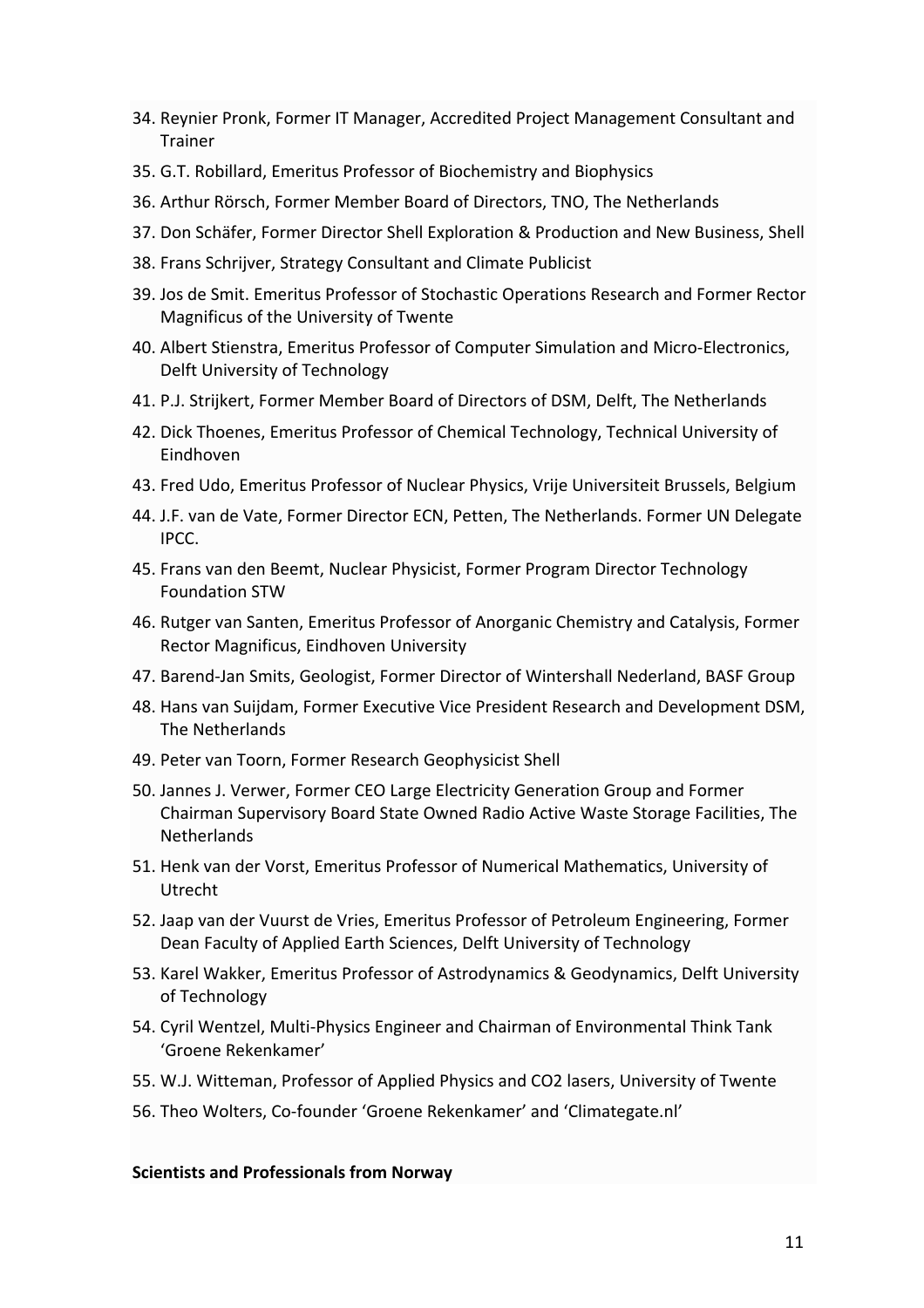- *1. Morten Jødal, Biologist, Former Employee of the Norwegian Research Council and the Centre for the Development and Environment at the University of Oslo; ECD Ambassador*
- 2. Gunnar Abrahamsen, Professor Em. Soil Science, University of Life Sciences, Norway
- 3. Stein Storlie Bergsmark, Phycisist, Former head of renewable Energy Studies Programmes, University of Agder, Norway
- 4. Reidar Borgstrøm, Professor Emeritus in fishbiology and Nature Conservation, University of Life Sciences Norway
- 5. Jon Gulbrandsen, PhD, biologist, Associate Professor NOFIMA and NOAA (USA), Norway
- 6. Rögnvaldur Hannesson, Professor Emeritus, Norwegian School of Economics, Norway
- 7. Geir Hasnes, Adjunct Associate Professor, Institute of applied Cybernetics, Norwegian University of Science and Technology, Norway
- 8. Hans Konrad Johnsen, Dr. Ing., Norway
- 9. Arnfinn Langeland, Professor Emeritus Biology, Norwegian University of Science and Technology
- 10. Willy Nerdal, professor of Chemistry, University of Bergen
- 11. Ulf Torgny Rock, Master of Chemical Engineering, Norsk Hydro, Norway
- 12. Martin Torvald Hovland, Geophysical and Geological Advisor, Former Lecturer at University of Tromsø
- 13. Elen Roaldset, Emertitus Professor in Geology, University of Oslo, Former Director of Natural History Museum Oslo, Professor at Norwegian University of Science and **Technology**
- 14. Hakon Gunnar Rueslatten, Geological Researcher, Trondhheim
- 15. Tom V Segalstad, Associate Professor Emeritus of Geochemistry, University of Oslo, Norway
- 16. Jan-Erik Solheim, Professor Emeritus Astrophysics, University of Oslo
- 17. Jørgen Stenersen, Professor Emeritus Eco-Toxicology, University of Oslo

## **Scientists and Professionals from Poland**

- 1. Marek Boinski, Chairman of the National Section of Energy Workers' Union NSZZ
- 2. Jaroslaw Grzesik, Chairman of the National Secretariat of Mine and Energy Workers' Union NSZZ
- 3. Dominik Kolorz, Chairman of the Slasko-Dabrowski Region of NSZZ

#### **Scientists and Professionals from Sweden**

*1. Ingemar Nordin, Emeritus Professor Philosophy of Science, Linköping University; ECD Ambassador*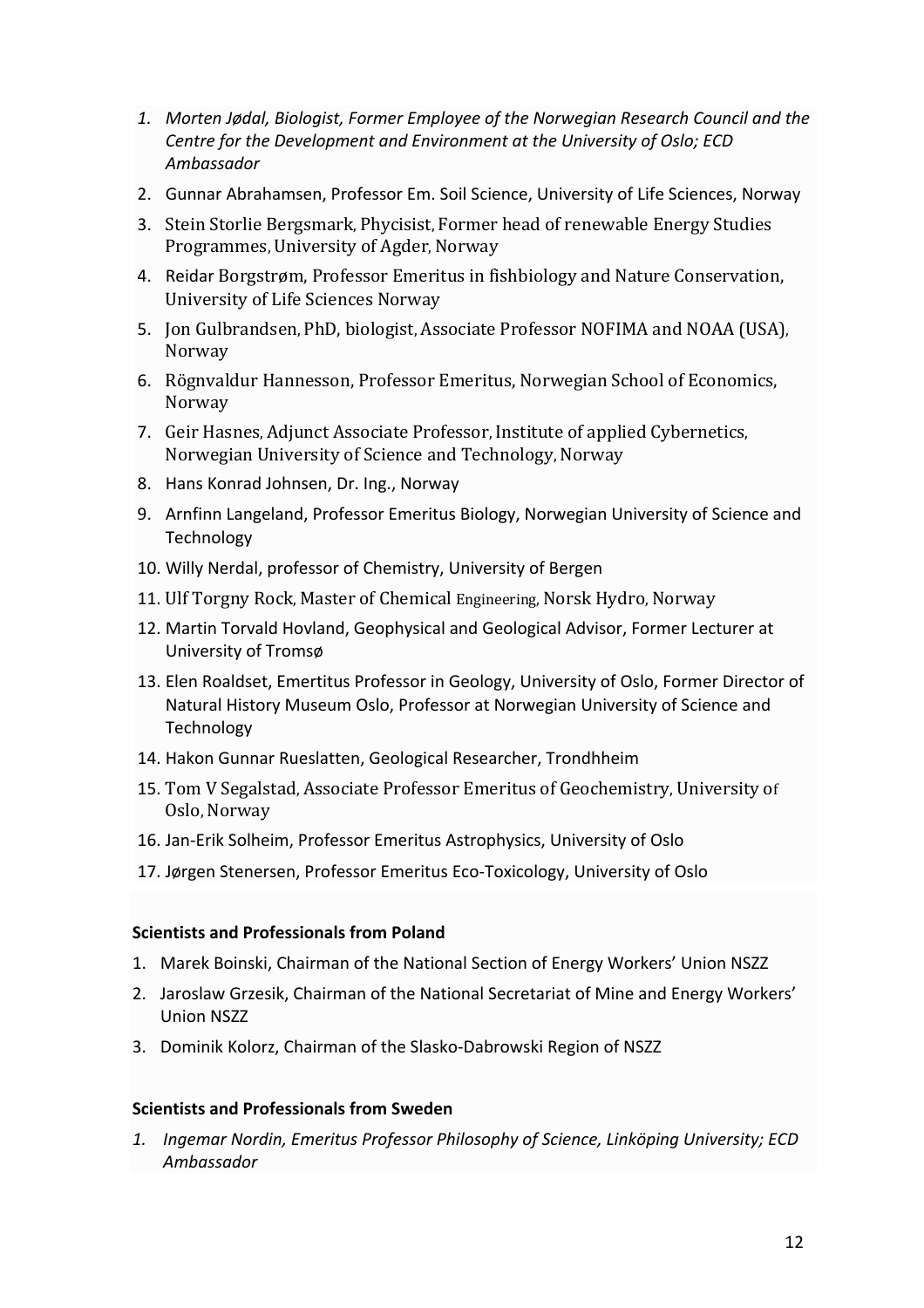- 2. Sture Åström, Professional in cCimate Issues, Secretary of the Swedish Network Klimatsans
- 3. Rolf Bergman, Emeritus Professor of Physical Chemistry, Uppsala University
- 4. Dr. Lars Bern, Member of The Royal Swedish Academy of Sciences, Retired CEO in Incentive AB
- 5. Magnus Cederlöf, Software Specialist, Stockholm
- 6. Per-Olof Eriksson, Physicist, Former CEO of Sandvik Group
- 7. Dr. Anders Flodin, Business Development Manager, Höganäs AB in North Carolina
- 8. David D. Gee, Professor Em Orogen Dynamics, Uppsala University, Sweden
- 9. Hans Jelbring, Climate researcher
- 10. Claes Johnson, Emeritus Professor of Mathematics at Royal Institute of Technology, Stockholm
- 11. Gunnar Juliusson, Professor of Hematology, Lund University, Senior Consultant, Skåne, University Hospital, Lund
- 12. Sten Kaijser, Emeritus Professor of Mathematics, Uppsala University
- 13. Johan Montelius, Associate Professor of Computer Science at the Royal Institute of Technology, Stockholm
- 14. Nils-Axel Mörner, Emeritus Professor Geology, President of the Independent Committee on Geoethics. Former head of Paleogeophysics & Geodynamics at Stockholm University
- 15. Gösta Pettersson, Emeritus Professor in Biochemistry, University of Lund
- 16. Marian Radetzki, Emeritus Professor of Economics, Luleå University of Technology
- 17. Peter Stilbs, Emeritus Professor of Physical Chemistry, Royal Institute of Technology (KTH), Stockholm
- 18. Elsa Widding, Consultant, Author on Climate Change, Stockholm

## **Scientists and Professionals from Switzerland**

- 1. Jean-Claude Pont, Dr. Math., Emeritus Professor of The History of Philosophy of Sciences, University of Genève
- 2 Jef Ongena, Member of the Permanent Monitoring Panel for World Energy, World Federation of Scientists, Geneva

## **Scientists and Professionals from United Kingdom**

- *1. Christopher Monckton of Brenchley, Peer of the Realm and author of several reviewed papers on climate; ECD Ambassador*
- 2. David Bodecott, Consultant Geophysics and Geology, Fellow of the Geological Society of London
- 3. D. Q. Bowen, Emeritus Professor of Earth and Ocean Sciences, Fellow International Union for Quaternary Research, Cardiff University
- 4. Michael Brown, Expert in large scale thermal fluid dynamic models.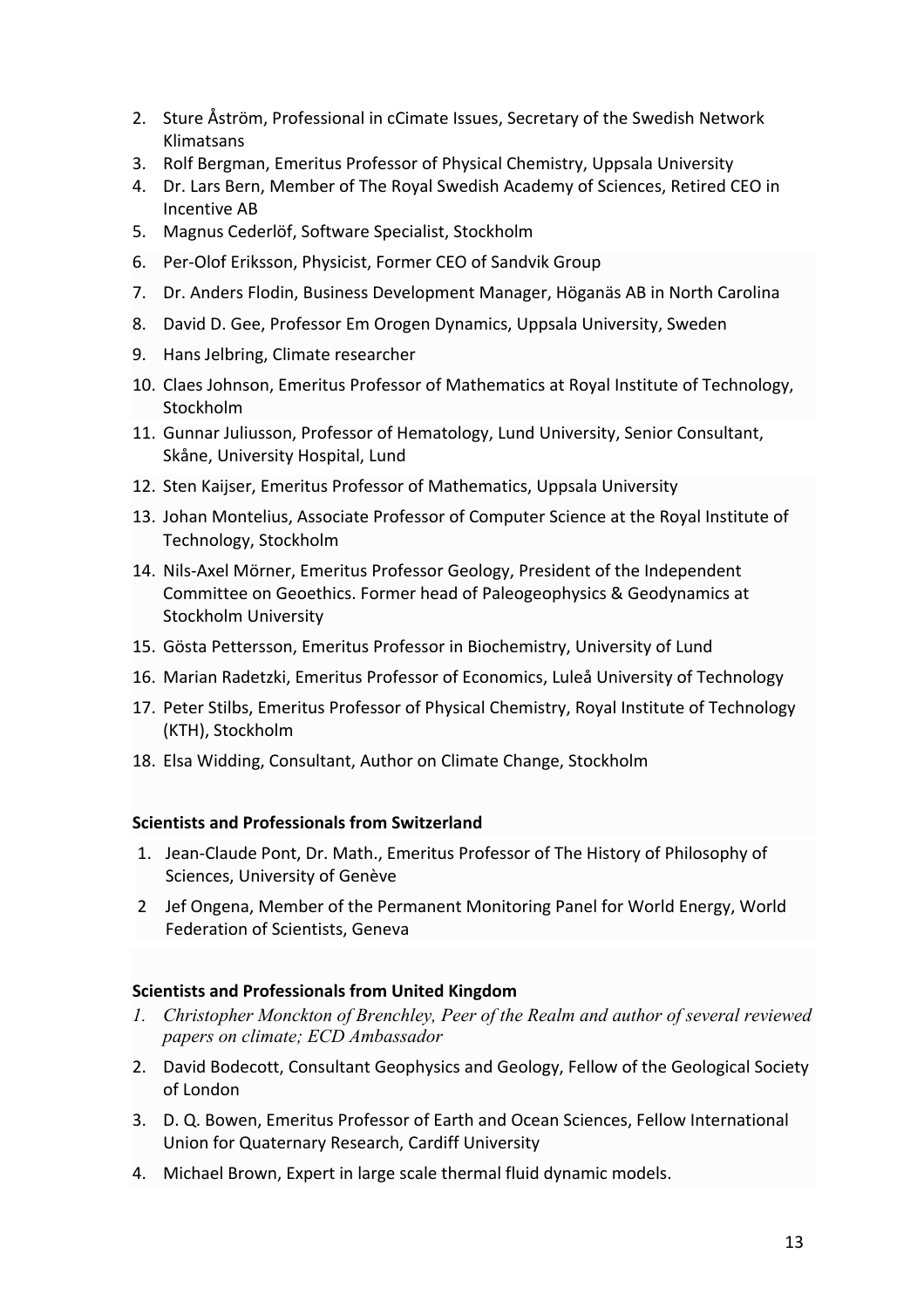- 5. John C. W. Cope, Professor of Natural Sciences, National Museum Wales, Cardiff
- 6. Richard Courtney, Retired Material Scientist, Expert Peer Reviewer of the IPCC
- 7. Isabel Davis, Geophysicist and Entrepreneur
- 8. Howard Dewhirst FGS, Geologist, Initiator Open Letter to the Geological Society of London
- 9. Gregor Dixon FGS, Geologist, former member Geological Society of London
- 10. Roderick Paul Eaton, Retired Energy Systems Analyst from the UK Electricity Supply Industry
- 11. Peter Gill, Physicist, Former Chair of the Institute of Physics Energy Group, UK
- 12. Gil Gilchrist, Geophysicist, UK
- 13. Tim Harper FGS, Geologist, Entrepreneur, Devon
- 14. Bob Heath, retired Geophysicist, Honorary member of the Indian Society of Petroleum Geologists
- 15. David A. L. Jenkins, Geologist, Director Hurricane Energy plc
- 16. Chris Matchatte-Downes, Geologist, fellow of the geological Society of Gt Britain
- 17. Edward Nealon, Geologist Member of the Australian Institute of Mining & Metallurgy, UK
- 18. Peter Owen FGS, Fellow of the Geological Society of London
- 19. Clive Randle, Geologist, Fellow of the Geological Society of London
- 20. Michael F. Ridd, Geologist, Fellow of the Geological Society of London
- 21. Michael Seymour, geologist, Former Managing Director Aurelian Oil & Gas and Trajan Oil limited
- 22. Valentina Zharkova, Professor of Mathematics and Astrophysics, Northumbria University, Newcastle upon Tyne

# **SCIENTISTS FROM OUTSIDE THE EU**

## **Scientists and Professionals from Australia**

- *1. Viv Forbes, Geologist with Special Interest in Climate, Founder of www. carbonsense.com, Queensland, Australia; ECD Ambassador*
- *2.* Don Andersen,
- 3. David Archibald, Research Scientist, Australia
- 4. Michael Asten, Emeritus Professor in Geophysics and Continuing Senior Research Fellow at the Monash University, Melbourne
- 5. Jeremy Barlow, Energy and Mining professional, Director and CEO, Australia
- 6. Colin Barton, Geologist, Former Principal Research Scientist CSIRO, Australia
- 7. Gordon Batt, Director GCB Investments Pty Ltd
- 8. Robert M. Bell, Retired geologist, Victoria, Australia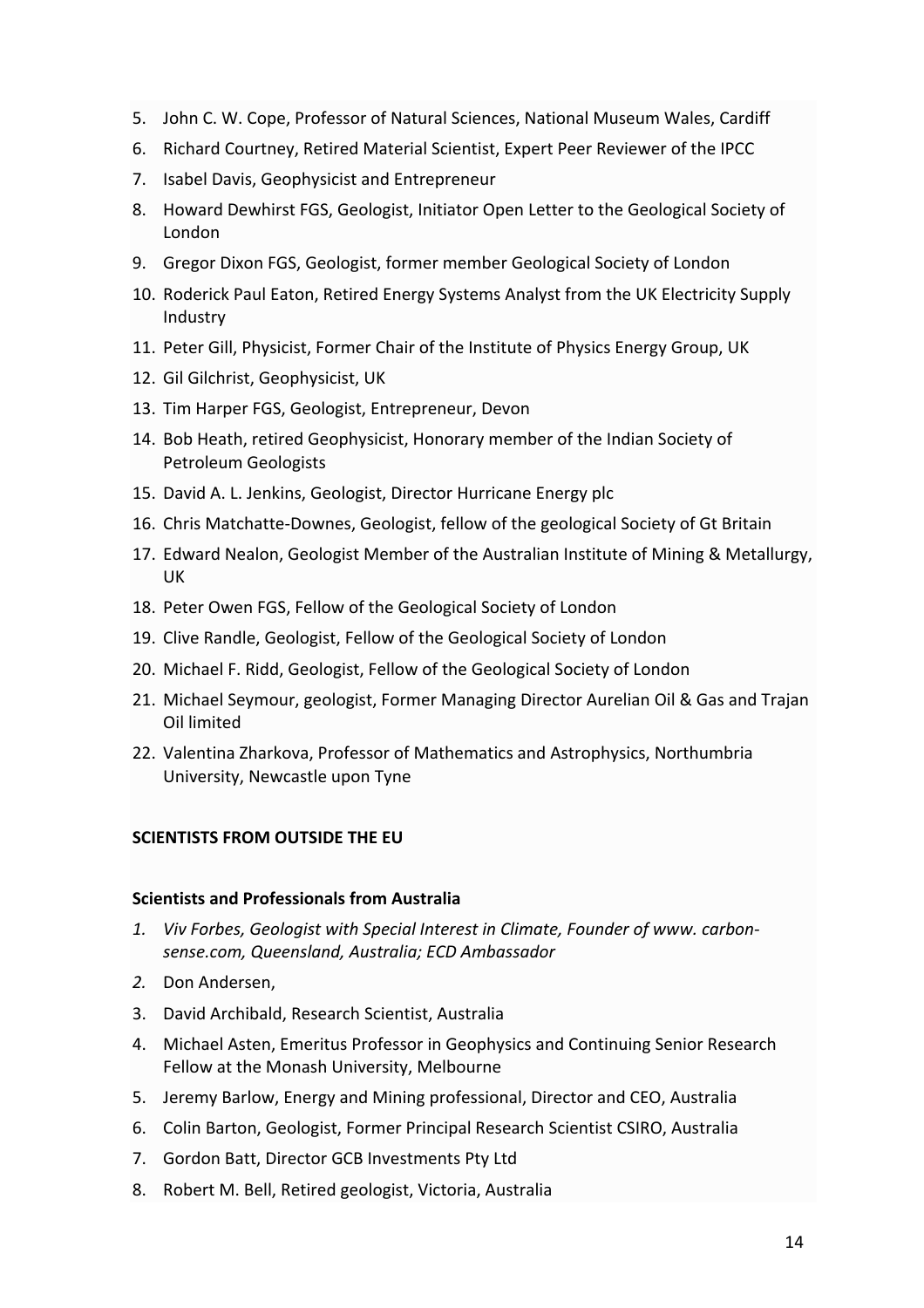- 9. Richard Blayden Professional Engineer
- 10. Howard Thomas Brady, Member Explorers Club of New York, Member of the Australian Academy of Forensic Sciences
- 11. Geoff Brown, Organizer of a Critical Climate Group, Australia
- 12. Douglas Buerger, Fellow Australasian Institute of Mining and Metallurgy, member of Australian Institute of Company Directors, Australia
- 13. Mike Bugler, Retired Environmental Consultant, Australia
- 14. Ray Carman, Organic chemist, Honorary Fellow University of Queensland, Australia
- 15. Peter Champness, Radiologist, Australia
- 16. Andrew E. Chapman, Expert on Rainfall and flood events, Australia
- 17. Richard Corbett, Member Royal Australian Chemical Institute, Member of The Clean Air Society of Australia and New Zealand
- 18. Majorie Curtis, Retired Geologist, Stratigrapher and Palaeoclimatic Studies, Canberra, Australia
- 19. Geoff Derrick, Geologist
- 20. Aert Driessen, Geologist, Fellow Australian Institute of Geoscientists, Australia
- 21. John A. Earthrowl, retired Geologist, Brisbane Australia
- 22. Jeremy K. Ellis, Retired Chairman of BHP, now Chairman of the Saltbush Club, Australia
- 23. Matthew J. Fagan, Founder and President of FastCAM Inc.
- 24. Rodney Fripp, former lecturer in geology, geochemistry and geotechtonics
- 25. Christopher J.S. Game, Retired Neurophysiologist, Australia
- 26. Robin George, Geologist, Canterbury, Australia
- 27. David Gibson, Experimental Physicist, Australia
- 28. Gavin Gillman, Former Senior Principal Research Scientist with SCIRO Australia; Founding Director of the IITA Ecoregional Research Centre in Cameroon for the International Institute for Tropical Agriculture (IITA)
- 29. Hamish Grant, MR Spectroscopy & Imaging Consultant, Victoria, Australia
- 30. Lindsay Hackett, Founding member of the Saltbush Club in Australia
- 31. Erl Happ, Managing Director, Australia
- 32. John Happs, Geoscientist, Retired University Lecturer, Australia
- 33. John Harrison, Retired Marine Engineer, Australia
- 34. Jarvis Hayman, Visiting Fellow School of Archaeology & Anthropology, Australian National University
- 35. Mark Henschke, Retired geologist in mining, oil and gas, Australia
- 36. Gerhard Hofmann, Geologist and Palaeontologist, former Director of the Geological Survey of Queensland
- 37. Geraint Hughes, Mechanical Building Engineer, Climate Researcher, Australia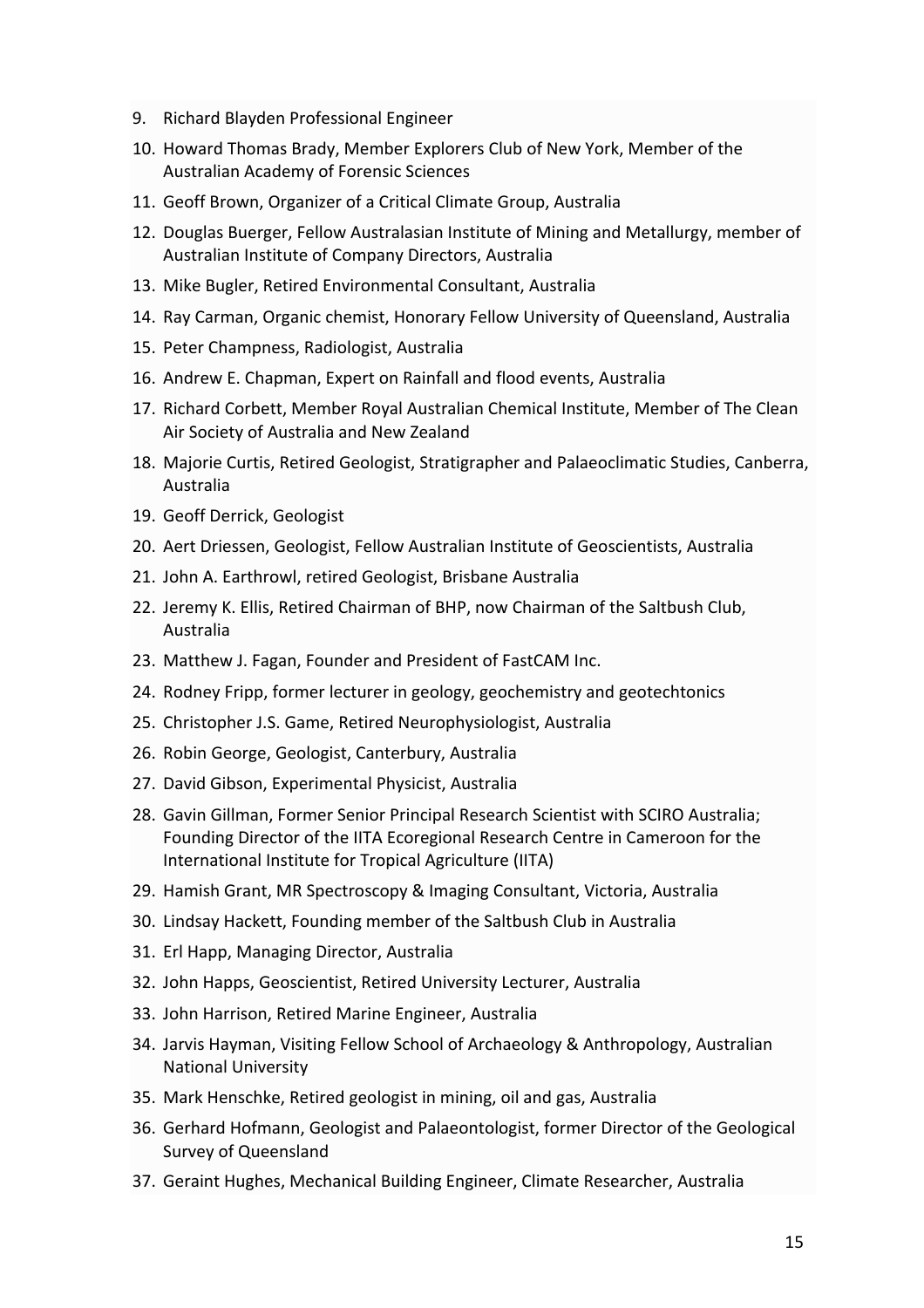- 38. Kevin Kemmis, Expert in Information Technology, Climate Researcher
- 39. Hugh H. Laird, Retired Tropical Agriculture Executive
- 40. John Leisten OBE, expert in physical chemistry
- 41. Brian Levitan, worked for NASA, now Technology Consultant to multinationals
- 42. Matthew David Linn, Fellow of the Institution of Engineers of Australia
- 43. Gerard McGann, Technical Director Eon NRG
- 44. Rodney McKellar, Retired Geologist, Queensland, Australia
- 45. John McLean, Author of first major review of HadCRUT 4 climate temperature data, Member of New Zealand Climate Science Coalition
- 46. Ross McLeod, Retired Environmental Health Officer, Australia
- 47. Finlay MacRitchie, Professor Emeritus in the Department of Grain Science and Industry at Kansas State University, USA. Australia
- 48. John Michelmore, Retired Industrial Chemist, South Australia
- 49. Alan Moran, Contributor and Editor of the Mark Steyn Compilation: "Climate Change, the Facts", Author of Climate Change: "Treaties and Policies in the Trump Era"
- 50. Des Moore, Former Deputy Secretary of the Federal Treasury, founder and leader of the Institute for Private Enterprise
- 51. Hugh Morgan, prominent Australian mining executive, Fellow of the Australian Academy of Technology, Science and Engineering (FTSE).
- 52. Clifford Ollier, Emeritus Professor of Geology and Honorary Research Fellow at the School of Earth and Geographical Sciences, University of Western Australia
- 53. Ian Plimer, Emeritus Professor of Mining Geology at University of Adelaide and Author of 'Climate Delusion and the Great Electricity Rip-off'
- 54. Alistair Pope, psc, CM, Sceptical Scientific Contrarian in the Climate Debate
- 55. Tom Quirk, Nuclear Physicist, Australia
- 56. Campbell Rankine, Varrister and Solicitor, Australia
- 57. Peter Ridd, Oceanographer and Geophysicist, Former Head of Physics at the James Cook University, Queensland
- 58. Nigel Rowlands, retired from mining and exploration industry
- 59. Judy Ryan, Editor Principia Scientific Institution-Australia
- 60. Jim Simpson, Retired from Managing Positions in different International Telecommunications Firms, now active in the Australian Climate Community,
- 61. Case Smit, Physicist, Expert in Environmental Protection, Co-founder of the Galileo Movement, Australia
- 62. Lee Smith, University Lecturer in Spatial Technology, Responsible for State Government Precise Monitoring of Sea Level and International Sea Boundaries
- 63. Darren Speirs, Independent Business Owner, Rangeland NRM Consultants, Australia
- 64. Geoffrey Stocker, Professor and Head of Department of Forestry, PNG University of Technology – Director of PNG Forest Research Institute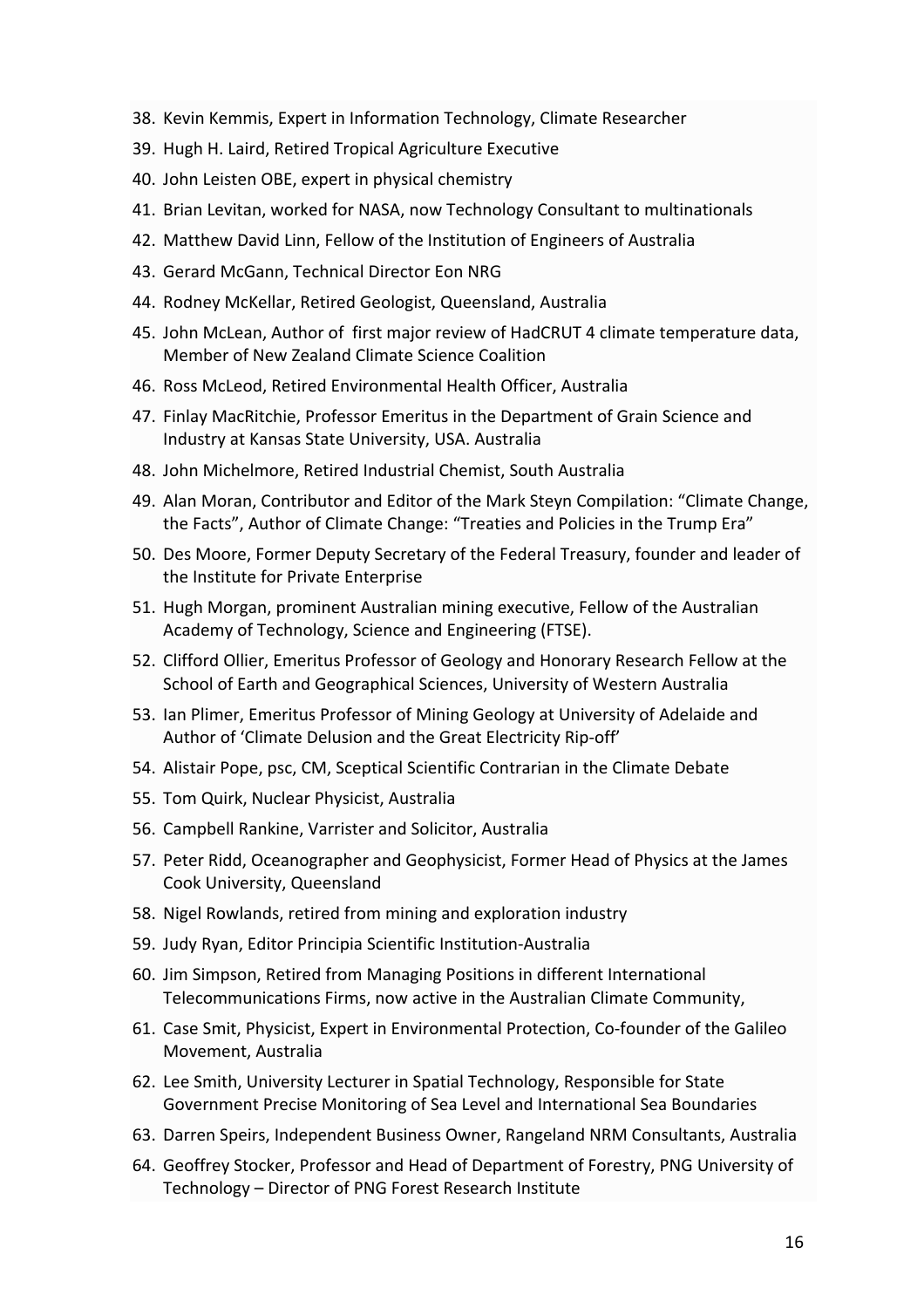- 65. Rodney R. Stuart, Retired expert in energy industry, Tasmania, Australia
- 66. R. Symons, Professional Engineer, Expert in Temperature Control of Industrial Buildings
- 67. Rustyn Wesley Thomas, Retired aircraft engineer, Australia
- 68. John W. Turner, Science Educator, Noosa Heads, Australia
- 69. Peter Tyrer, Project Controls Engineer in mining industry, Australia
- 70. Terrence Vincent, Security Engineer, Small Business Adviser AIST, ASIAL, SMBE, Australia
- 71. James Walter, Medical doctor, Australia
- 72. John Warnock, Astro Economist, Australia
- 73. Christopher Kenneth Warren, Expert in hydroelectric dam design and construction, Australia
- 74. Neil Wilkins, Retired geologist, Australia
- 75. P.C. Wilson, Former journalist with the A.B.C. Queensland, Australia

#### **Scientists and Professionals from Brazil**

1. Dr. Thiago Maia, Nuclear Physicist with PhD in Astrophysics, wrote critical climate letter to Brazilian Government

#### **Scientists and Professionals from Canada**

- *1. Jeffrey Ernest Foss, Professor of Philosophy of Science, University of Victoria, English Canada; ECD Ambassador*
- *2. Reynald Du Berger, Emeritus Professor of Geophysics at the L'Université du Québec a Chicoutimi, French Canada, ECD Ambassador*
- 3. Alain Bonnier, Physicist, INRS-Centre de Recherche and Energy Montréal, Canada
- 4. Ian Clark, Professor of Earth and Environmental Sciences, University of Ottawa
- 5. Susan Crockford, Zoologist and Polar Bear Expert, Former Adjunct Professor University of Victoria, Canada
- 6. Paul A. Johnston, Associate Professor, Department of Earth and Environmental Sciences, Mount Royal University, Calgary, Alberta
- 7. Klaus L.E. Kaiser, Retired Research Scientist, National Water Research Institute, Author of Numerous Press Articles, Canada
- 8. Madhav Khandekar, Expert Reviewer IPCC 2007 AR4 Cycle, Canada
- 9. Kees van Kooten, Professor of Economics and Canada Research Chair in Environmental Studies and Climate, University of Victoria, Canada
- *10.* Allen MacRae, retired Engineer, Canada
- 11. Paul MacRae, Independent Climate Researcher, Canada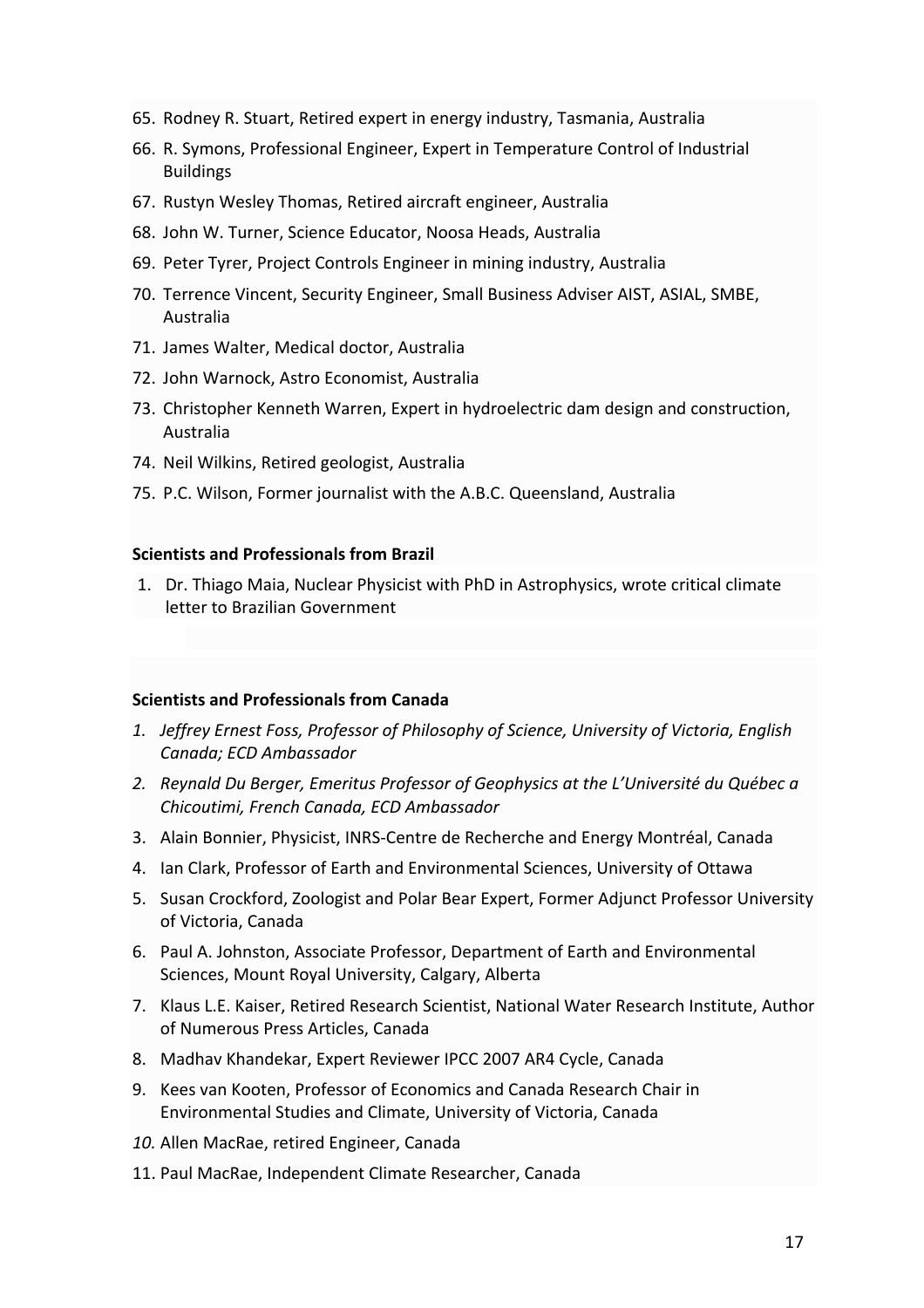- 12. Patrick Moore, Ecologist, Chair CO2 Coalition, Co-Founder Green Peace, Canada
- 13. Brian R. Pratt, Professor of Geological Sciences, University of Saskatchewan
- 14. Peter Salonius, Retired Research Scientist, Natural Resources, Canada
- 15. Ian Semple, Retired Geologist, of McGill University, Canada
- 16. William van Wijngaarden, Professor of Physics, York University, Canada

## **Scientists and Professionals from China and Hong Kong**

- 1. NG Young, Principal Geoscientist, Danxiashan Global Geopark of China
- 2. Wyss Yim, Retired Professor, Department of Earth Sciences, The University of Hong Kong, Hong Kong SAR, China / Deputy Chairman, Climate Change Science Implementation Team, UNESCO International Year for Planet Earth 2007-2009 / Expert Reviewer IPCC AR2

## **Scientists and Professionals from India**

1. Sanjeev Sabhlok, Economist with focus on climate and energy policy, India

#### **Scientists and Professionals from Japan**

1. Masayuki Hyodo, Professor of Earth Science, Kobe University, Japan

## **Scientists and Professionals from New Zealand**

- 1. *Terry Dunleavy MBE, co-founder (2006) and honorary secretary, New Zealand Climate Science Coalition; ECD Ambassador*
- *2.* Deborah Alexander, Agricultural Scientist, New Zealand
- *3.* Jock Allison, retired Agricultural Scientist, Ministry of Agriculture,New-Zealand
- *4.* Barry Brill , OBE, Previously Minister of Science and Techology, New Zealand
- *5.* Doug Edmeades, Managing Director agKnowledge Ltd., New Zealand
- *6.* Roger High Dewhurst, Retired, geologist/hydrogeologist, New Zealand
- *7.* Geoffrey G. Duffy, Professor Emeritus, University of Auckland, New Zealand
- *8.* Joe Fone, CAD Engineer, Enatel Ltd
- *9.* Bryan Leyland, Power Systems Engineer and Experienced Renewable Energy Specialist
- *10.* Gerrit J. van der Lingen, Paleoclimatologist, New Zealand, Author of the Book *The Fable of Stable Climate*
- *11.* John Scarry ME (Civil), structural engineer, member of the New Zealand Climate Science Coalition
- *12.* John Sexton, Member of the New Zealand Climate Coalition
- *13.* Philip Strong, Science Research Leader & Member of the New Zealand Climate Coalition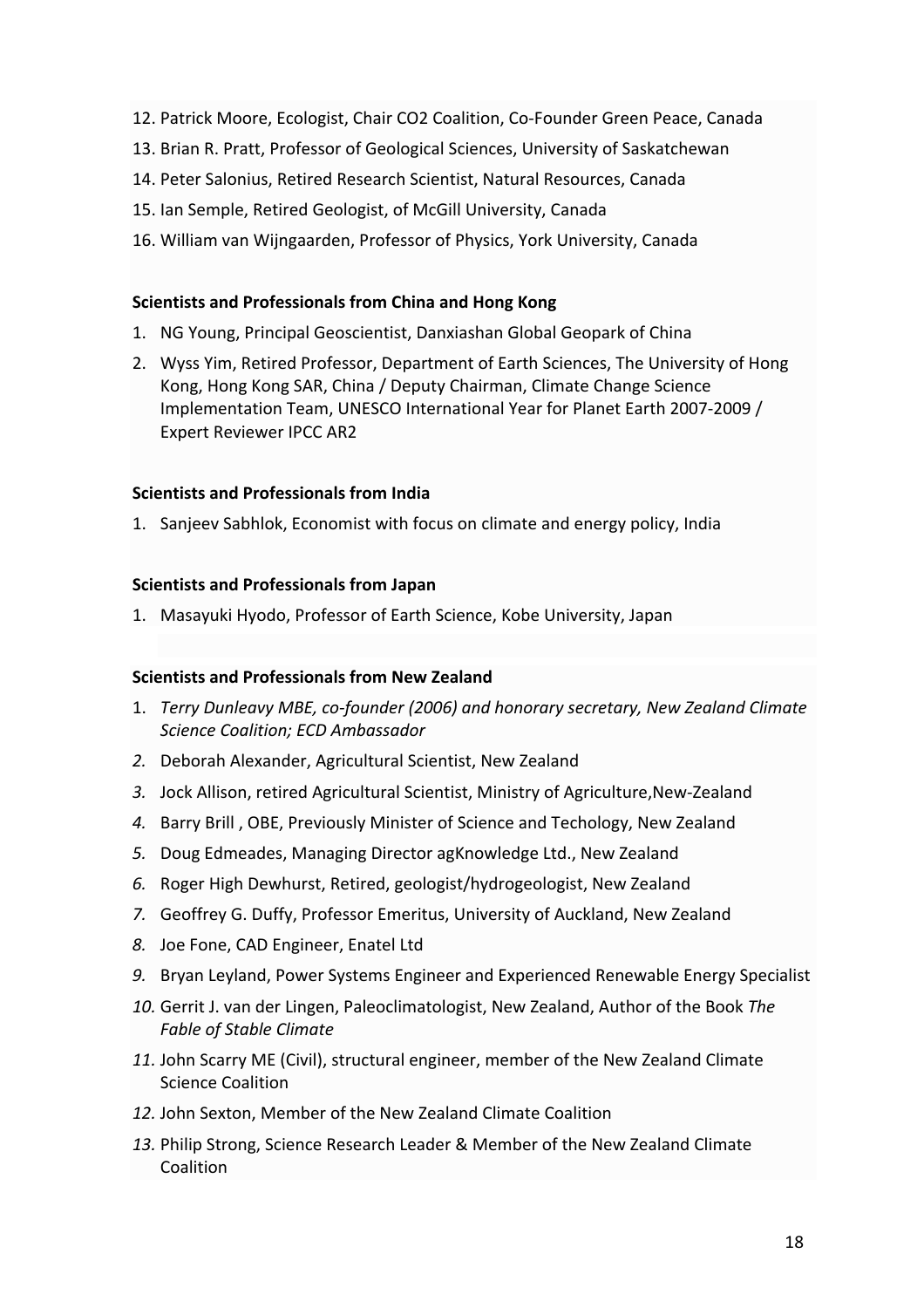*14.* Richard Treadgold, Executive Member NZ Climate Scienc Coalition, Convenor Climate Conversation Group

# **Scientists and Professionals from Russian Federation**

1 Habibullo Abdussamatov, Head of the Space Research Sector of the Sun, Pulkova Observatory RAS and Head of the Lunar Observatory Project on Monitoring of the Climate, Russian Federation

# **Scientists and Professionals from South-Africa**

- 1. Rosemary Falcon, Emeritus Professor Clean Coal Technology Research Group at the University of Witwatersrand, Director Fossil Fuel Foundation
- 2. John Ledger, Visiting Professor at the University of the Witwatersrand, Energy and Environmental Consultant
- 3. Don Mingay, Retired Professor of Nuclear Physics, South Africa

# **Scientists and Professionals from USA**

- *1. Richard Lindzen, Emeritus Professor Atmospheres, Oceans and Climate, MIT, USA; ECD Ambassador*
- 2. Ralph B. Alexander, Emeritus Professor of Physics, Science Writer
- 3. Anthony J. Armini, Retired Founder and CEO Implant Sciences Corp.., USA
- 4. Tim Ball, Emeritus Professor Geography, University of Winnipeg, Canada and Advisor of the International Science Coalition
- 5. Hans-Peter Bär, Emeritus Professor of Pharmacology, Canada and Former Dean of Basic Medical Sciences, American University of Barbados, Barbados
- 6. James R. Barrante, Emeritus Professor of Physical Chemistry, USA
- 7. Charles G. Battig, Climate Adviser, Heartland Institute, USA
- 8. Larry Bell, Endowed Professor of Space Architecture, University of Houston, USA
- 9. Elliott D. Bloom, Emeritus Professor of Particle Physics and Astrophysics, KIPAC-SLAG, Stanford University
- 10. Daniel Botkin, Emeritus Professor of Biology, Climate Researcher, Author of the Book: *Twenty-five Myths That Are Destroying the Environment,* USA
- 11. Martin Cornell, Retired Senior Scientist, Dow Chemical Company, USA
- 12. Joseph S. D'aleo, Professor of Meteorology and Climatology at Lyndon Stage College, Founder of Icecap.us, First Director of meteorology of the Weather Channel, USA
- 13. David Deming, Professor of Arts & Sciences, University of Oklahoma, USA
- 14. Harold H. Doiron, Retired NASA Engineer, USA
- 15. John Droz jr, Physicist, Founder of AWED Alliance, USA
- 16. Freeman Dyson, Emeritus Professor Natural Sciences, Institute of Advanced Study, Princeton University, USA